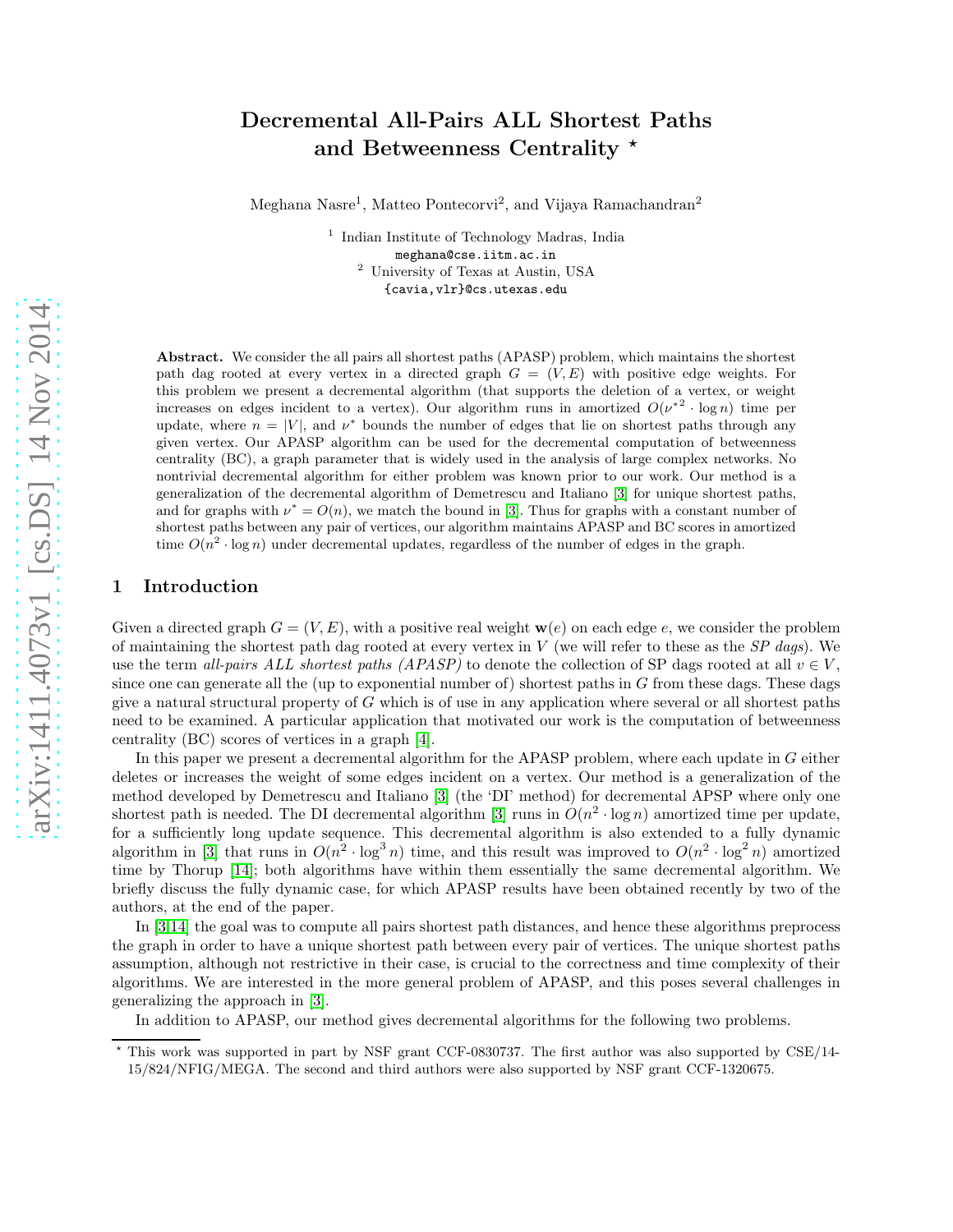$\sum_{e \in \pi_{xy}} \mathbf{w}(e)$ , and the  $\pi_{xy}$  length from x to y as the number of edges on  $\pi_{xy}$ . For any  $x, y \in V$ ,  $d(x, y)$  denotes **Locally Shortest Paths (LSPs).** For a path  $\pi_{xy} \in G$ , we define the  $\pi_{xy}$  distance from x to y as  $\mathbf{w}(\pi_{xy}) =$ the shortest path distance from x to y in G. A path  $\pi_{xy}$  in G is a locally shortest path (LSP) [\[3\]](#page-11-0) if either  $\pi_{xy}$  contains a single vertex, or every proper subpath of  $\pi_{xy}$  is a shortest path in G. As noted in [\[3\]](#page-11-0), every shortest path (SP) is an LSP, but an LSP need not be an SP (e.g., every single edge is an LSP).

The DI method maintains all LSPs in a graph with unique shortest paths, and these are key to efficiently maintaining shortest paths under decremental and fully dynamic updates. The decremental method we present here maintains all LSPs for all (multiple) shortest paths in a graph, using a compact tuple representation.

Betweenness Centrality (BC). Betweenness centrality is a widely-used measure in the analysis of large complex networks, and is defined as follows. For any pair x, y in V, let  $\sigma_{xy}$  denote the number of shortest paths from x to y in G, and let  $\sigma_{xy}(v)$  denote the number of shortest paths from x to y in G that pass through v. Then,  $BC(v) = \sum_{s \neq v, t \neq v} \frac{\sigma_{st}(v)}{\sigma_{st}}$  $\frac{\sigma_{st}(v)}{\sigma_{st}}$ . This measure is often used as an index that determines the relative importance of  $v$  in the network. Some applications of BC include analyzing social interaction networks [\[7\]](#page-11-2), identifying lethality in biological networks [\[11\]](#page-12-1), and identifying key actors in terrorist networks [\[2](#page-11-3)[,8\]](#page-11-4). Heuristics for dynamic betweenness centrality with good experimental performance are given in [\[5,](#page-11-5)[9,](#page-11-6)[13\]](#page-12-2), but none of these algorithms provably improve on the widely used static algorithm by Brandes [\[1\]](#page-11-7), which runs in  $O(mn + n^2 \cdot \log n)$  time on any class of graphs, where  $m = |E|$ .

Recently, the authors gave a simple incremental BC algorithm [\[10\]](#page-11-8), that provably improves on Brandes' on sparse graphs, and also typically improves on Brandes' in dense graphs (e.g., in the setting of Theorem [2](#page-1-0) below). In this paper, we complement the results in [\[10\]](#page-11-8); however, decremental updates are considerably more challenging (similar to APSP, as noted in [\[3\]](#page-11-0)).

The key step in the recent incremental BC algorithm [\[10\]](#page-11-8) is the incremental maintenance of the APASP dags (achieved there using techniques unrelated to the current paper). After the updated dags are obtained, the BC scores can be computed in time linear in the combined sizes of the APASP dags (plus  $O(n^2)$ ). Thus, if we instead use our decremental APASP algorithm in the key step in [\[10\]](#page-11-8), we obtain a decremental algorithm for BC with the same bound as APASP.

Our Results. Let  $\nu^*$  be the maximum number of edges that lie on shortest paths through any given vertex in G; thus,  $\nu^*$  also bounds the number of edges that lie on any single-source shortest path dag. Let  $m^*$  be the number of edges in G that lie on shortest paths (see, e.g., Karger et al.  $[6]$ ). Our main result is the following theorem, where we have assumed that  $\nu^* = \Omega(n)$ .

<span id="page-1-1"></span>**Theorem 1.** Let  $\Sigma$  be a sequence of decremental updates on  $G = (V, E)$ . Then, all SP dags, all LSPs, and all BC scores can be maintained in amortized time  $O(\nu^{*2} \cdot \log n)$  per update when  $|\Sigma| = O(m^{*}/\nu^{*})$ .

Discussion of the Parameters. As noted in [\[6\]](#page-11-9), it is well-known that  $m^* = O(n \log n)$  with high probability in a complete graph where edge weights are chosen from a large class of probability distributions. Since  $\nu^* \leq m^*$ , our algorithms will have an amortized bound of  $O(n^2 \cdot \log^3 n)$  on such graphs. Also,  $\nu^* = O(n)$  in any graph with only a constant number of shortest paths between every pair of vertices, even though  $m^*$  can be  $\Theta(n^2)$  in the worst case even in graphs with unique shortest paths. In fact  $\nu^* = O(n)$  in some graphs that have an exponential number of shortest paths between some pairs of vertices. In all such cases, and more generally, when the number of edges on shortest paths through any single vertex is  $O(n)$ , our algorithm will run in amortized  $O(n^2 \cdot \log n)$  time per decremental update. Thus we have:

<span id="page-1-0"></span>**Theorem 2.** Let  $\Sigma$  be a sequence of decremental updates on graphs where the number of edges on shortest paths through any single vertex is  $O(n)$ . Then, all SP dags, all LSPs, and all BC scores can be maintained in amortized time  $O(n^2 \cdot \log n)$  per update when  $|\Sigma| = \Omega(m^*/n)$ .

Corollary 1. If the number of shortest paths for any vertex pair is bounded by a constant, then decremental APASP, LSPs, and BC have amortized cost  $O(n^2 \cdot \log n)$  per update when the update sequence has length  $\Omega(m^*/n)$ .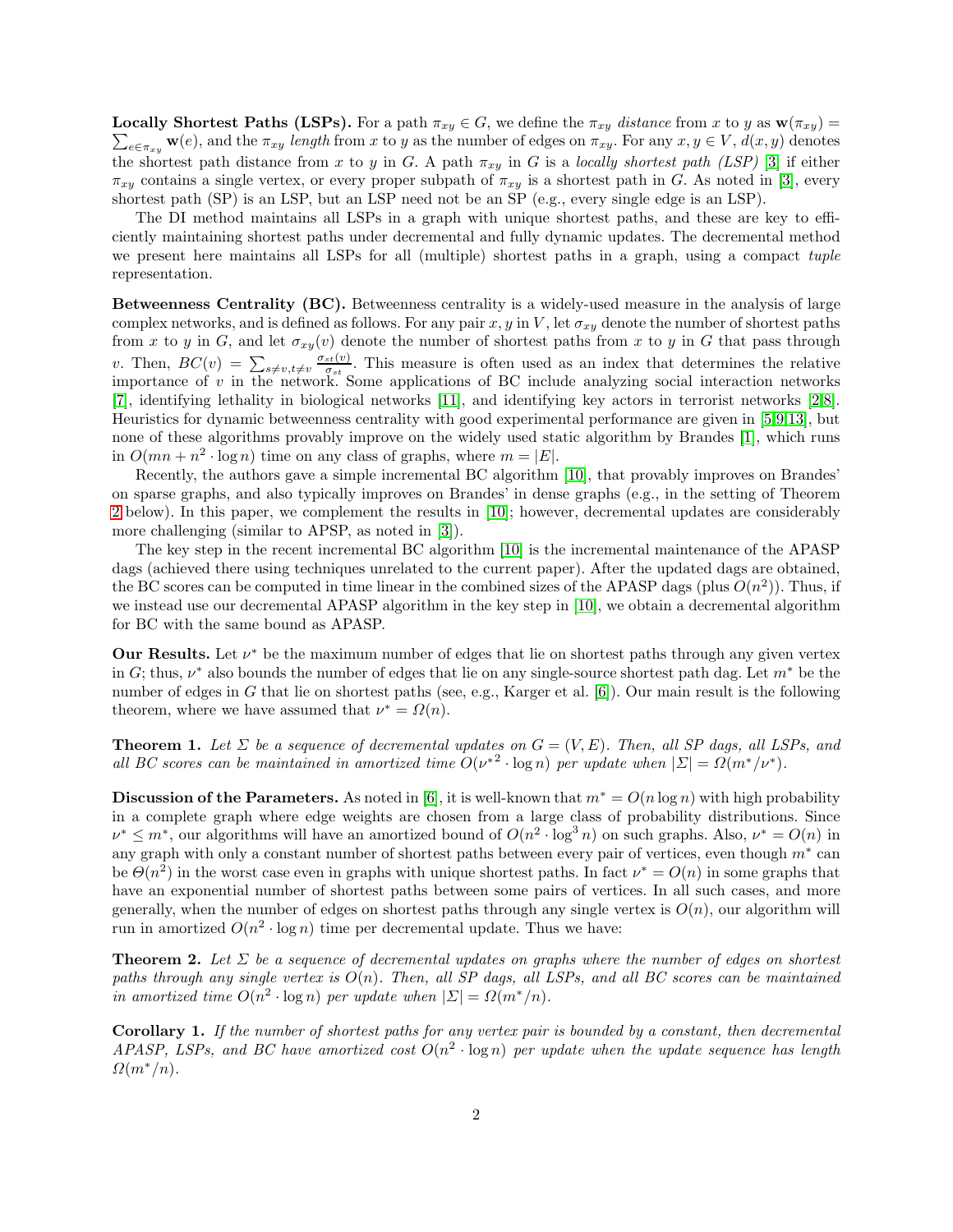

<span id="page-2-0"></span>Fig. 1. Graph G

| Set.            | $G$ (before update on $v$ )                 |
|-----------------|---------------------------------------------|
| P(x,y)          | $\{((xa_1, by), 4, 1), ((xa_2, by), 4, 2),$ |
| $= P^{*}(x, y)$ | $((xa_3,by),4,1)$                           |
| $P(x,b_1)$      | $\{(xa_1,vb_1),3,1), ((xa_2,vb_1),3,1)\}$   |
| $P^*(x, b_1)$   | $\{((xa_1,vb_1),3,1),((xa_2,vb_1),3,1)\}\$  |
| $L^*(v, y_1)$   | $\{a_1, a_2\}$                              |
| $L(v, b_1y_1)$  | ${a_1, a_2}$                                |
| $R^*(x,v)$      | $\{b, b_1\}$                                |
| $R(xa_2, v)$    | $\{b, b_1\}$                                |

<span id="page-2-2"></span>Fig. 2. A subset of the tuple-system for  $G$  in Fig. [1](#page-2-0)

The DI method. Here we will use an example to give a quick review of the DI approach [\[3\]](#page-11-0), which forms the basis for our method. Consider the graph  $G$  in Fig. [1,](#page-2-0) where all edges have weight 1 except for the ones with explicit weights.

As in DI, let us assume here that  $G$  has been pre-processed to identify a unique shortest path between every pair of vertices. In G the shortest path from  $a_1$  to  $b_1$  is  $\langle a_1, v, b_1 \rangle$  and has weight 2, and by definition, the paths  $p_1 = \langle a_1, b_1 \rangle$  and  $p_2 = \langle a_1, v_1, b_1 \rangle$  of weight 4 are both LSPs. Now consider a decremental update on v that increases  $\mathbf{w}(a_1, v)$  to 10 and  $\mathbf{w}(a_2, v)$  to 5, and let G' be the resulting graph (see Fig. [3\)](#page-3-0). In G' both  $p_1$  and  $p_2$  become shortest paths. Furthermore, a *left extension* of the path  $p_1$ , namely  $p_3 = \langle x, a_1, b_1 \rangle$ becomes a shortest path from x to  $b_1$  in G'. Note that the path  $p_3$  is not even an LSP in the graph G; however, it is obtained as a left extension of a path that has become shortest after the update.

The elegant method of storing LSPs and creating longer LSPs by left and right extending shortest paths is the basis of the DI approach [\[3\]](#page-11-0). To achieve this, the DI approach uses a succinct representation of SPs, LSPs and their left and right extensions using suitable data structures. It then uses a procedure cleanup to remove from the data structures all the shortest paths and LSPs that contain the updated vertex  $v$ , and a complementary procedure *fixup* that first adds all the trivial LSPs (corresponding to edges incident on  $v$ ), and then restores the shortest paths and LSPs between all pairs of vertices. The DI approach thus efficiently maintains a single shortest path between all pairs of vertices under decremental updates.

Roadmap. In this paper we are interested in maintaining all shortest paths for all vertex pairs and this requires several enhancements to the DI method [\[3\]](#page-11-0). In Section [2](#page-2-1) we present a new tuple system which succinctly represents all LSPs in a graph with multiple shortest paths and in Section [3](#page-4-0) we present our decremental algorithm for maintaining this tuple system, and hence for maintaining APASP and BC scores.

# <span id="page-2-1"></span>2 A System of Tuples

In this section we present an efficient representation of the set of SPs and LSPs for an edge weighted graph  $G = (V, E)$ . We first define the notions of *tuple* and *triple*.

Tuple. A tuple,  $\tau = (xa, by)$ , represents the set of LSPs in G, all of which use the same first edge  $(x, a)$  and the same last edge  $(b, y)$ . The weight of every path represented by  $\tau$  is  $\mathbf{w}(x, a) + d(a, b) + \mathbf{w}(b, y)$ . We call  $\tau$ a locally shortest path tuple (LST). In addition, if  $d(x, y) = \mathbf{w}(x, a) + d(a, b) + \mathbf{w}(b, y)$ , then  $\tau$  is a shortest path tuple (ST). Fig. [5\(a\)](#page-3-1) shows a tuple  $\tau$ .

**Triple.** A triple  $\gamma = (\tau, wt, count)$ , represents the tuple  $\tau = (xa, by)$  that contains count  $> 0$  number of paths from x to y, each with weight wt. In Fig. [1,](#page-2-0) the triple  $((xa_2, by), 4, 2)$  represents two paths from x to y, namely  $p_1 = \langle x, a_2, v, b, y \rangle$  and  $p_2 = \langle x, a_2, v_2, b, y \rangle$  both having weight 4.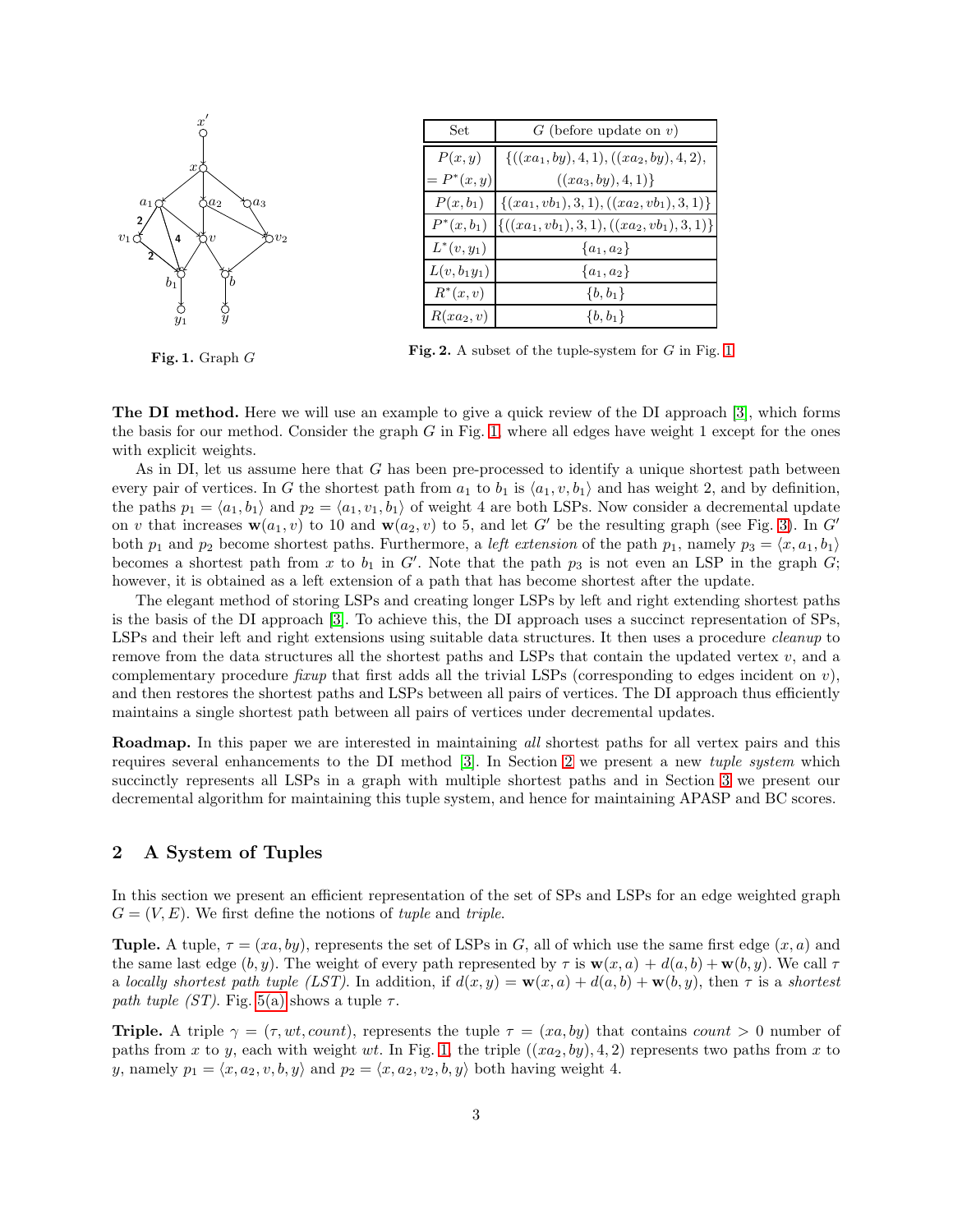Storing Locally Shortest Paths. We use triples to succinctly store all LSPs and SPs for each vertex pair in G. For  $x, y \in V$ , we define:

$$
P(x, y) = \{((xa, by), wt, count): (xa, by) \text{ is an LSTM from } x \text{ to } y \text{ in } G\}
$$
  

$$
P^*(x, y) = \{((xa, by), wt, count): (xa, by) \text{ is an ST from } x \text{ to } y \text{ in } G\}.
$$

Note that all triples in  $P^*(x, y)$  have the same weight. We will use the term LST to denote either a locally shortest tuple or a triple representing a set of LSPs, and it will be clear from the context whether we mean a triple or a tuple.



<span id="page-3-0"></span>Fig. 3. Graph  $G'$ 

<span id="page-3-4"></span>Fig. 4. A subset of the tuple-system for  $G'$ 

Left Tuple and Right Tuple. A left tuple (or  $\ell$ -tuple),  $\tau_{\ell} = (xa, y)$ , represents the set of LSPs from x to y, all of which use the same first edge  $(x, a)$ . The weight of every path represented by  $\tau_{\ell}$  is  $\mathbf{w}(x, a) + d(a, y)$ . If  $d(x, y) = \mathbf{w}(x, a) + d(a, y)$ , then  $\tau_{\ell}$  represents the set of shortest paths from x to y, all of which use the first edge  $(x, a)$ . A right tuple  $(r$ -tuple)  $\tau_r = (x, by)$  is defined analogously. Fig. [5\(b\)](#page-3-2) and Fig. [5\(c\)](#page-3-3) show a left tuple and a right tuple respectively. In the following, we will say that a tuple (or  $\ell$ -tuple or r-tuple) contains a vertex  $v$ , if at least one of the paths represented by the tuple contains  $v$ . For instance, in Fig. [1,](#page-2-0) the tuple  $(xa_2, by)$  contains the vertex v as well as the vertex  $v_2$ .

<span id="page-3-1"></span>

<span id="page-3-3"></span><span id="page-3-2"></span>Fig. 5. Tuples

**ST and LST Extensions.** For a shortest path r-tuple  $\tau_r = (x, by)$ , we define  $L(\tau_r)$  to be the set of vertices which can be used as pre-extensions to create LSTs in G. Similarly, for a shortest path  $\ell$ -tuple  $\tau_{\ell} = (xa, y)$ ,  $R(\tau_{\ell})$  is the set of vertices which can be used as post-extensions to create LSTs in G. We do not define  $R(\tau_r)$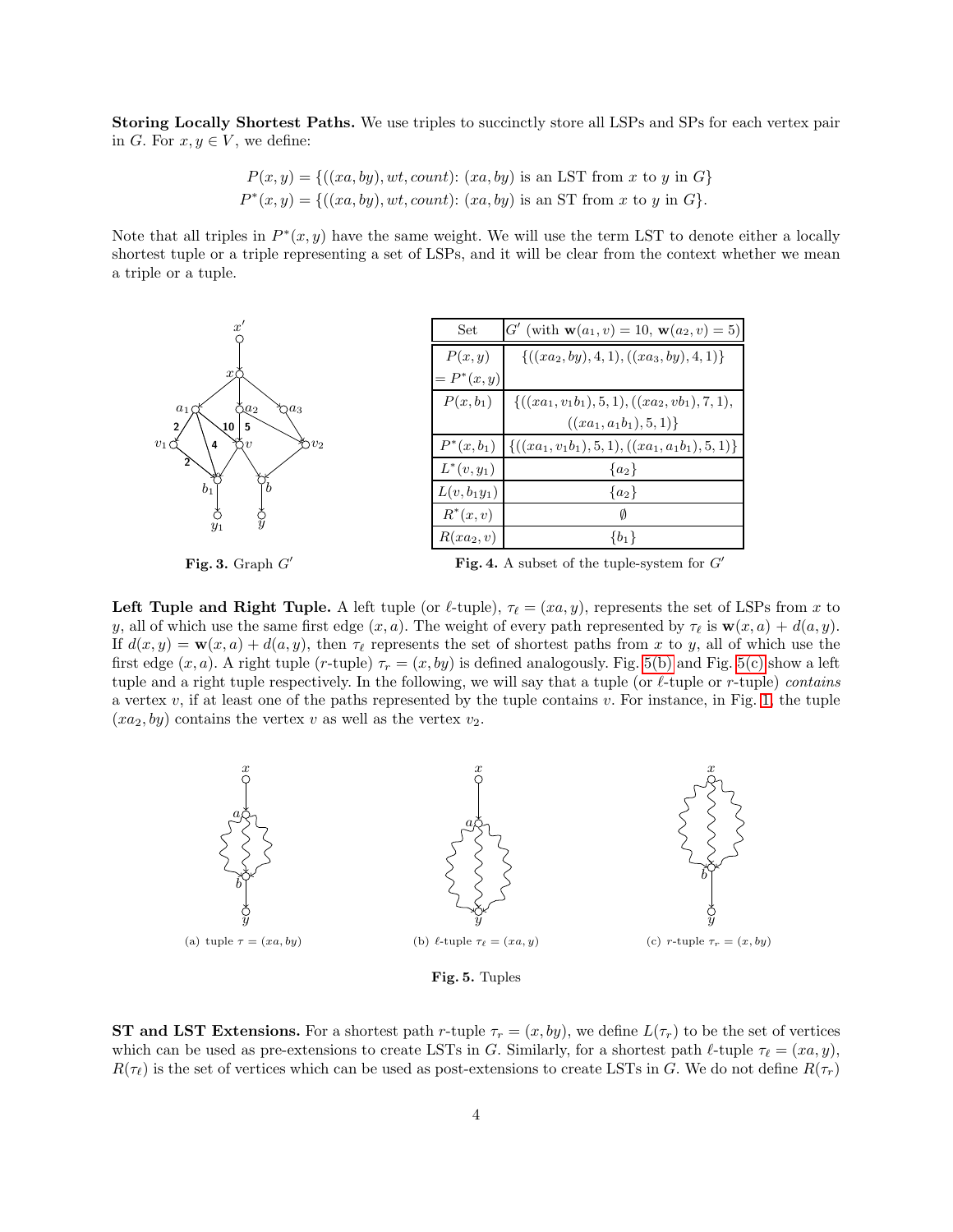and  $L(\tau_{\ell})$ . So we have:

$$
L(x, by) = \{x' : (x', x) \in E(G) \text{ and } (x'x, by) \text{ is an LSTM in } G\}
$$
  

$$
R(xa, y) = \{y' : (y, y') \in E(G) \text{ and } (xa, yy') \text{ is an LSTM in } G\}.
$$

For  $x, y \in V$ ,  $L^*(x, y)$  denotes the set of vertices which can be used as pre-extensions to create shortest path tuples in  $G; R^*(x, y)$  is defined symmetrically:

$$
L^*(x, y) = \{x' : (x', x) \in E(G) \text{ and } (x'x, y) \text{ is a } \ell\text{-tuple representing SPs in } G\}
$$
  

$$
R^*(x, y) = \{y' : (y, y') \in E(G) \text{ and } (x, yy') \text{ is an } r\text{-tuple representing SPs in } G\}.
$$

Fig. [2](#page-2-2) shows a subset of these sets for the graph  $G$  in Fig. [1.](#page-2-0)

Key Deviations from DI [\[3\]](#page-11-0). The assumption of unique shortest paths in [3] ensures that  $\tau = (xa, by)$ ,  $\tau_{\ell} = (xa, y)$ , and  $\tau_r = (x, by)$  all represent exactly the same (single) locally shortest path. However, in our case, the set of paths represented by  $\tau_{\ell}$  and  $\tau_r$  can be different, and  $\tau$  is a subset of paths represented by  $\tau_{\ell}$ and  $\tau_r$ . Our definitions of ST and LST extensions are derived from the analogous definitions in [\[3\]](#page-11-0) for SP and LSP extensions of paths. For a path  $\pi = x \to a \leadsto b \to y$ , DI defines sets L, L<sup>\*</sup>, R and R<sup>\*</sup>. In our case, the analog of a path  $\pi = x \to a \leadsto b \to y$  is a tuple  $\tau = (xa, by)$ , but to obtain efficiency, we define the set L only for an r-tuple and the set R only for an  $\ell$ -tuple. Furthermore, we define  $L^*$  and  $R^*$  for each pair of vertices.

In the following two lemmas we bound the total number of tuples in the graph and the total number of tuples that contain a given vertex  $v$ . These bounds also apply to the number of triples since there is exactly one triple for each tuple in our tuple system.

<span id="page-4-2"></span>**Lemma 1.** The number of LSTs in  $G = (V, E)$  is bounded by  $O(m^* \cdot \nu^*)$ .

*Proof.* For any LST ( $\times a$ ,  $\times\times$ ), for some  $a \in V$ , the first and last edge of any such tuple must lie on a shortest path containing a. Let  $E_a^*$  denote the set of edges that lie on shortest paths through a, and let  $I_a$  be the set of incoming edges to a. Then, there are at most  $\nu^*$  ways of choosing the last edge in  $(\times a, \times \times)$  and at most  $E_a^* \cap I_a$  ways of choosing the first edge in  $(\times a, \times \times)$ . Since  $\sum_{a \in V} |E_a^* \cap I_a| = m^*$ , the number of LSTs in G is at most  $\sum_{a \in V} \nu^* \cdot |E_a^* \cap I_a| \leq m^* \cdot \nu^*$ . ⊓⊔

<span id="page-4-1"></span>**Lemma 2.** The number of LSTs that contain a vertex v is  $O(\nu^{*2})$ .

Proof. We distinguish three different cases:

1. Tuples starting with v: for a tuple that starts with edge  $(v, a)$ , the last edge must lie on a's SP dag, so there are at most  $\nu^*$  choices for the last edge. Hence, the number of tuples with  $v$  as start vertex is at most  $\sum_{a \in V \setminus v} \nu^* \leq n \cdot \nu^*.$ 

2. Similarly, the number of tuples with v as end vertex is at most  $n \cdot \nu^*$ .

3. For any tuple  $\tau = (xa, by)$  that contains v as an internal vertex, both  $(x, a)$  and  $(b, y)$  lie on a shortest path through v, hence the number of such tuples is at most  $\nu^{*2}$ . ⊓⊔

## <span id="page-4-0"></span>3 Decremental Algorithm

Here we present our decremental APASP algorithm. Recall that a decremental update on a vertex v either deletes or increases the weights of a subset of edges incident on v. We begin with the data structures we use.

**Data Structures.** For every  $x, y, x \neq y$  in V, we maintain the following:

- 1.  $P(x, y)$  a priority queue containing LSTs from x to y with weight as key.
- 2.  $P^*(x, y)$  a priority queue containing STs from x to y with weight as key.
- 3.  $L^*(x, y)$  a balanced search tree containing vertices with vertex ID as key.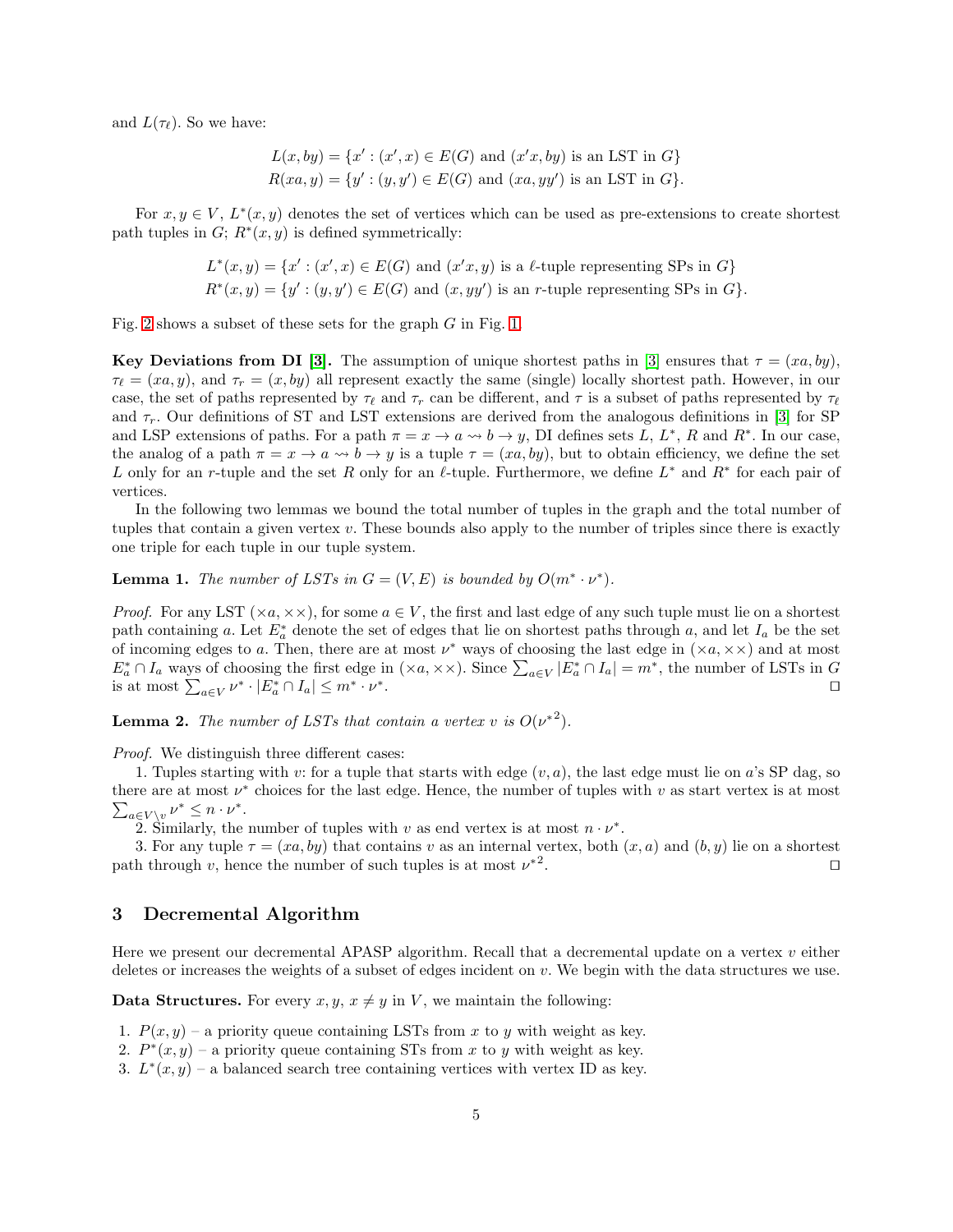4.  $R^*(x, y)$  – a balanced search tree containing vertices with vertex ID as key.

For every  $\ell$ -tuple we have its right extension, and for every r-tuple its left extension. These sets are stored as balanced search trees (BSTs) with the vertex ID as a key. Additionally, we maintain all tuples in a BST dict, with a tuple  $\tau = (xa, by)$  having key [x, y, a, b]. We also maintain pointers from  $\tau$  to  $R(xa, y)$ and  $L(x, by)$ , and to the corresponding triple containing  $\tau$  in  $P(x, y)$ , (and in  $P^*(x, y)$  if  $(xa, by)$  is an ST). Finally, we maintain a sub-dictionary of dict called Marked-Tuples (explained below). Marked-Tuples, unlike the other data structures, is specific only to one update.

**The Decremental Algorithm.** Given the updated vertex  $v$  and the updated weight function  $w'$  over all the incoming and outgoing edges of v, the decremental algorithm performs two main steps *cleanup* and *fixup*, as in DI. The cleanup procedure removes from the tuple system every LSP that contains the updated vertex v. The following definition of a *new* LSP is from DI  $[3]$ .

<span id="page-5-9"></span>**Definition 1.** A path that is shortest (locally shortest) after an update to vertex  $v$  is new if either it was not an SP (LSP) before the update, or it contains v.

The fixup procedure adds to the tuple system all the *new* shortest and locally shortest paths. In contrast to DI, recall that we store locally shortest paths in  $P$  and  $P^*$  as triples. Hence removing or adding paths implies decrementing or incrementing the count in the relevant triple; thus a triple is removed or added only if its count goes down to zero or up from zero. Moreover, new tuples may be created through combining several existing tuples. Some of the updated data structures for the graph  $G'$  in Fig. [3,](#page-3-0) obtained after a decremental update on  $v$  in the graph  $G$  in Fig. [1,](#page-2-0) are schematized in Fig. [4.](#page-3-4)

#### <span id="page-5-10"></span>3.1 The Cleanup Procedure

Algorithm [1](#page-5-0) (cleanup) uses an initially empty heap  $H_c$  of triples. It also initializes the empty dictionary Marked-Tuples. The algorithm then creates the trivial triple corresponding to the vertex  $v$  and adds it to  $H_c$ (Step [2,](#page-5-1) Algorithm [1\)](#page-5-0). For a triple  $((xa, by), wt, count)$  the key in  $H_c$  is  $[wt, x, y]$ . The algorithm repeatedly extracts min-key triples from  $H_c$  (Step [4,](#page-5-2) Algorithm [1\)](#page-5-0) and *processes* them. The processing of triples involves left-extending (Steps [5–](#page-5-3)[17,](#page-5-4) Algorithm [1\)](#page-5-0) and right-extending triples (Step [18,](#page-5-5) Algorithm [1\)](#page-5-0) and removing from the tuple system the set of LSPs thus formed. This is similar to cleanup in DI. However, since we deal with a set of paths instead of a single path, we need significant modifications, of which we now highlight two: (i) Accumulation used in Step [4](#page-5-2) and (ii) use of Marked-Tuples in Step [7](#page-5-6) and Step [11.](#page-5-7)

<span id="page-5-0"></span>

| <b>Algorithm 1</b> cleanup( $v$ ) |  |  |  |  |
|-----------------------------------|--|--|--|--|
|-----------------------------------|--|--|--|--|

<span id="page-5-14"></span><span id="page-5-12"></span><span id="page-5-11"></span><span id="page-5-8"></span><span id="page-5-7"></span><span id="page-5-6"></span><span id="page-5-3"></span><span id="page-5-2"></span><span id="page-5-1"></span>1:  $H_c \leftarrow \emptyset$ ; Marked-Tuples  $\leftarrow \emptyset$ 2:  $\gamma \leftarrow ((vv, vv), 0, 1)$ ; add  $\gamma$  to  $H_c$ 3: while  $H_c \neq \emptyset$  do 4: extract in S all extract in S all the triples with min-key  $[wt, x, y]$  from  $H_c$ 5: **for** every b such that  $(x \times, by) \in S$  **do**<br>6: let  $fcount' = \sum_{i} ct_i$  such that  $((x \circ c)^2)(x \circ c)^2$ 6: let  $fcount' = \sum_i ct_i$  such that  $((xa_i, by), wt, ct_i) \in S$ 7: **for** every  $x' \in \overline{L}(x, by)$  such that  $(x'x, by) \notin \text{Marked-Tuples}$  do 8:  $wt' \leftarrow wt + \mathbf{w}(x', x); \gamma' \leftarrow ((x'x, by), wt', fcount');$  add  $\gamma'$  to  $H_c$ <br>9: remove  $\gamma'$  in  $P(x', y)$  // decrements count by f count<br>10: **if** a triple for  $(x'x, by)$  exists in  $P(x', y)$  **then** 11: insert  $(x'x, by)$  in Marked-Tuples 12: else 13: delete x' from  $L(x, by)$  and delete y from  $R(x|x, b)$ 14: **if** a triple for  $(x', y)$  exists in  $P^*(x', y)$  then<br>15: remove  $\gamma'$  in  $P^*(x', y)$  // decrements count by fcount 16: **if**  $P^*(x, y) = \emptyset$  **then** delete x' from  $L^*(x, y)$ <br>17: **if**  $P^*(x', b) = \emptyset$  **then** delete y from  $R^*(x', b)$ 18: perform symmetric steps [5](#page-5-3) – [17](#page-5-4) for right extensions

<span id="page-5-13"></span><span id="page-5-5"></span><span id="page-5-4"></span>**Accumulation.** In Step [4](#page-5-2) we extract a collection S of triples all with key  $[wt, x, y]$  from  $H_c$  and process them together in that iteration of the while loop. Assume that for a fixed last edge  $(b, y)$ , S contains triples of the form  $(xa_t, by)$ , for  $t = 1, \ldots, k$ . Our algorithm processes and left-extends all these triples with the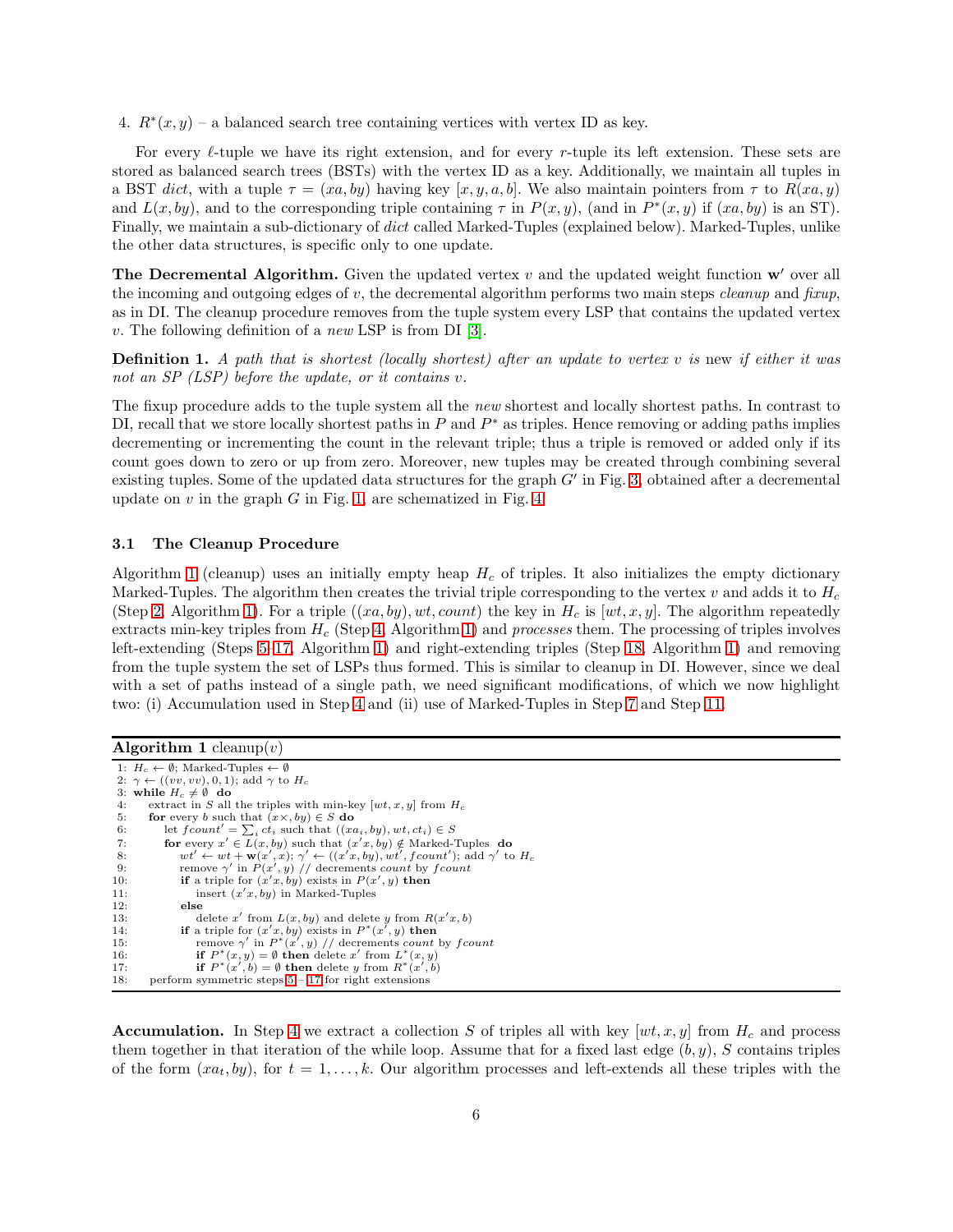same last edge together. This ensures that, for any  $x' \in L(x, by)$ , we generate the triple  $(x'x, by)$  exactly once. The accumulation is correct because any valid left extension for a triple  $(xa_i, by)$  is also a valid left extension for  $(xa_i, by)$  when both triples have the same weight.

Marked-Tuples. The dictionary of Marked-Tuples is used to ensure that every path through the vertex  $v$  is removed from the tuple system exactly once and therefore counts of paths in triples are correctly maintained. Note that a path of the form  $(xa, by)$  can be generated either as a left extension of  $(a, by)$ or by a right extension of  $(xa, b)$ . This is true in DI as well. However, due to the assumption of unique shortest paths they do not need to maintain counts of paths, and hence do not require the book-keeping using Marked-Tuples.

See sections [A.1](#page-13-0) and [A.2](#page-13-1) in the Appendix for more details.

<span id="page-6-0"></span>3.1.1 Correctness and Complexity. We establish the correctness of cleanup in Lemma [3](#page-6-0) and an upper bound on its worst case time in Lemma [4.](#page-6-1)

**Lemma 3.** After Algorithm [1](#page-5-0) is executed, the counts of triples in  $P(P^*)$  represent counts of LSPs (SPs) in G that do not pass through v. Moreover, the sets  $L, L^*, R, R^*$  are correctly maintained.

Proof. To prove the lemma statement we show that the while loop in Step [3](#page-5-8) of Algorithm [1](#page-5-0) maintains the following invariants.

Loop Invariant: At the start of each iteration of the while loop in Step [3](#page-5-8) of Algorithm [1,](#page-5-0) assume that the min-key triple to be extracted and processed from  $H_c$  has key  $[wt, x, y]$ . Then the following properties hold about the tuple system and  $H_c$ . We assert the invariants about the sets P, L, and R. Similar arguments can be used to establish the correctness of the sets  $P^*$ ,  $L^*$ , and  $R^*$ .

- $\mathcal{I}_1$  For any  $a, b \in V$ , if G contains  $c_{ab}$  number of locally shortest paths of weight wt of the form  $(xa, by)$ passing through v, then  $H_c$  contains a triple  $\gamma = ((xa, by), wt, c_{ab})$ . Further,  $c_{ab}$  has been decremented from the initial count in the triple for  $(xa, by)$  in  $P(x, y)$ .
- $\mathcal{I}_2$  Let  $[\hat{wt}, \hat{x}, \hat{y}]$  be the key extracted from  $H_c$  and processed in the previous iteration. For any key  $[wt_1, x_1, y_1] \leq$  $[wt, \hat{x}, \hat{y}]$ , let G contain  $c > 0$  number of LSPs of weight  $wt_1$  of the form  $(x_1a_1, b_1y_1)$ . Further, let  $c_v$  (resp.  $c_{\bar{v}}$ ) denote the number of such LSPs that pass through v (resp. do not pass through v). Here  $c_v + c_{\bar{v}} = c$ . Then,
	- (a) if  $c > c_v$  there is a triple in  $P(x_1, y_1)$  of the form  $(x_1a_1, b_1y_1)$  and weight wt<sub>1</sub> representing  $c c_v$ LSPs. If  $c = c_v$  there is no such triple in  $P(x_1, y_1)$ .
	- (b)  $x_1 \in L(a_1, b_1y_1), y_1 \in R(x_1a_1, b_1),$  and  $(x_1a_1, b_1y_1) \in \text{Marked-Tuples iff } c_{\bar{v}} > 0.$
	- (c) For every  $x' \in L(x_1, b_1y_1)$ , a triple corresponding to  $(x'x_1, b_1y_1)$  with weight  $wt' = wt_1 + \mathbf{w}(x', x_1)$ and the appropriate count is in  $H_c$  if  $[wt, x', y_1] \geq [wt, x, y]$ . A similar claim can be stated for every  $y' \in R(x_1a_1, y_1).$
- $\mathcal{I}_3$  For any key  $[wt_2, x_2, y_2] \geq [wt, x, y]$ , let G contain  $c > 0$  LSPs of weight  $wt_2$  of the form  $(x_2a_2, b_2y_2)$ . Further, let  $c_v$  (resp.  $c_{\bar{v}}$ ) denote the number of such LSPs that pass through v (resp. do not pass through v). Here  $c_v + c_{\bar{v}} = c$ . Then the tuple  $(x_2a_2, b_2y_2) \in \text{Marked-Tuples}$ , iff  $c_{\bar{v}} > 0$  and a triple for  $(x_2a_2, b_2y_2)$ representing  $c_v$  LSPs is present in  $H_c$ .

See section [A.3](#page-14-0) in the Appendix for the details of the proof. □

<span id="page-6-1"></span>**Lemma 4.** For an update on a vertex v, Algorithm [1](#page-5-0) takes  $O(\nu^{*2} \cdot \log n)$  time.

*Proof.* The cleanup procedure examines a triple  $\gamma$  only if the tuple in  $\gamma$  contains the updated vertex v. It removes each such  $\gamma$  from a constant number of data structures  $(P, P^*, L, L^*, R, R^*)$ , each with an  $O(\log n)$ cost. In addition, each triple is inserted into  $H_c$  and extracted from it exactly once. Since the number of tuples containing v is bounded by Lemma [2,](#page-4-1) the lemma follows. □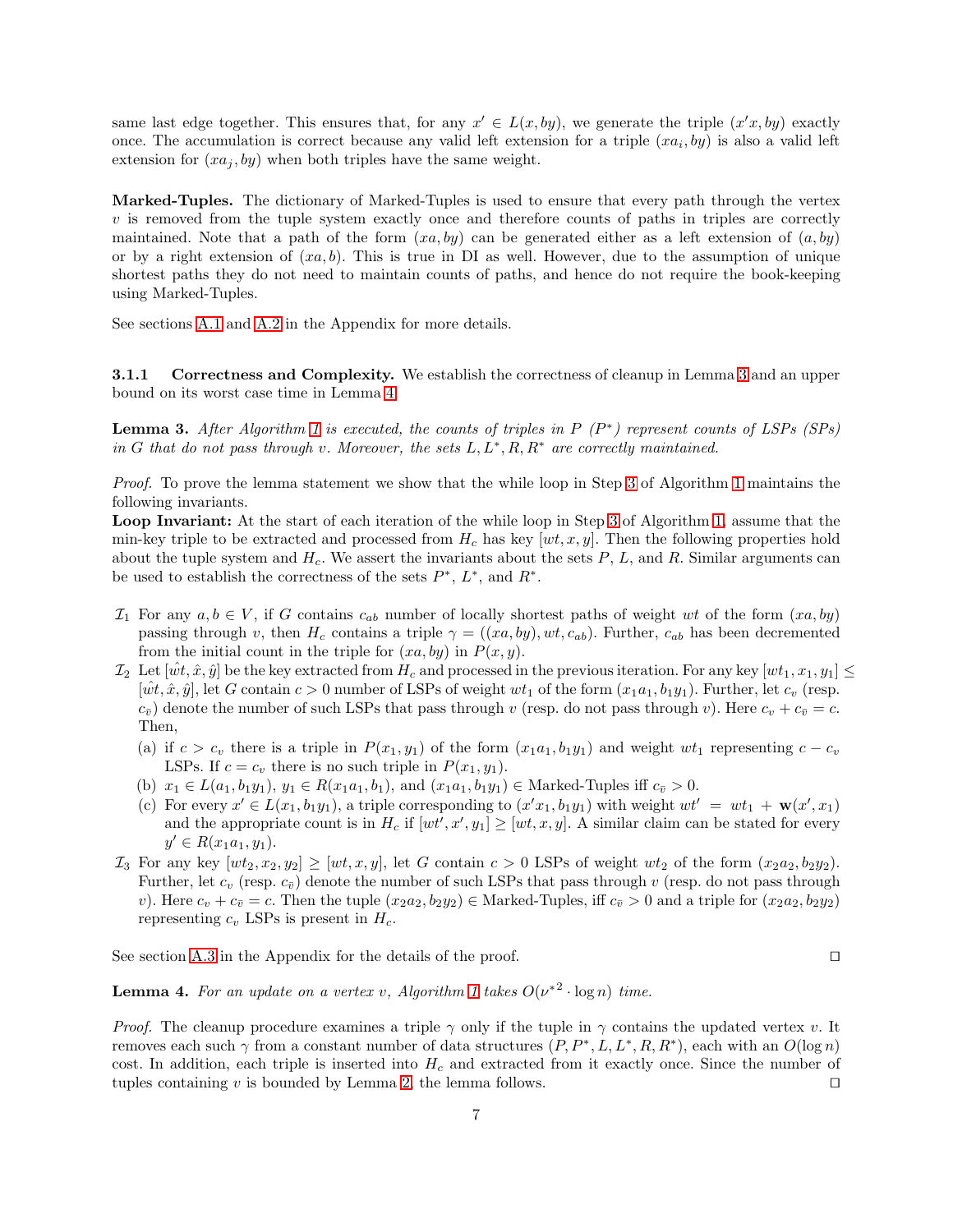#### 3.2 The Fixup Procedure

The goal of the fixup procedure is to add to the tuple system all new shortest and locally shortest paths (recall Definition [1\)](#page-5-9).

The fixup procedure (pseudo-code in Algorithm [2\)](#page-8-0) works with a heap of triples  $(H_f \text{ here})$ , which is initialized with a *candidate* shortest path triple for each pair of vertices. Recall that for a pair  $x, y$ , there may be several triples of a given weight wt in  $P(x, y)$ . Instead of inserting all min-weight triples (which are candidates for shortest path triples), our algorithm inserts exactly one triple for every pair of vertices into  $H_f$ . This ensures that the number of triples examined during fixup is not too large. Once  $H_f$  is suitably initialized, the fixup algorithm repeatedly extracts the set of triples with minimum key and processes them. The main invariant for the algorithm (similar to DI [\[3\]](#page-11-0)) is that for a pair  $x, y$ , the weight of the first set of triples extracted from  $H_f$  gives the distance from x to y in the updated graph. Thus, these triples are all identified as shortest path triples, and we need to extend them if in fact they represent new shortest paths. To readily identify triples containing paths through  $v$  we use some additional book-keeping: for every triple  $\gamma$  we store the update number (update-num( $\gamma$ )) and a count of the number of paths in that triple that pass through v  $(paths(\gamma, v))$ . Finally, similar to cleanup, the fixup procedure also left and right extends triples to create triples representing new locally shortest paths.

We now describe the steps of the algorithm.

Algorithm [2](#page-8-0) initializes  $H_f$  in Steps [2–](#page-8-1)[5](#page-8-2) as follows. (i) For every edge incident on v, it creates a trivial triple  $\gamma$  which is inserted into  $H_f$  and P. It also sets update-num( $\gamma$ ) and paths( $\gamma$ , v) for each such  $\gamma$ ; (ii) For every  $x, y \in V$ , it adds a candidate min-weight triple from  $P(x, y)$  to  $H_f$  (even if  $P(x, y)$  contains several min-weight triples; this is done for efficiency).

Algorithm [2](#page-8-0) executes Steps  $10-17$  $10-17$  when for a pair  $x, y$ , the first set of triples  $S'$ , all of weight  $wt$ , are extracted from  $H_f$ . We claim (Invariant [3\)](#page-8-5) that wt denotes the shortest path distance from x to y in the updated graph. The goal of Steps  $10-17$  $10-17$  is to create a set S of triples that represent new shortest paths, and this step is considerably more involved than the corresponding step in DI. In DI [\[3\]](#page-11-0), only a single path  $p$  is extracted from  $H_f$  possibly resulting in a new shortest path from x to y. If p is new then it is added to  $P^*$ and the algorithm extends it to create new LSP. In our case, we extract not just multiple paths but multiple shortest path triples from x to y, and some of these triples may not be in  $H_f$ . We now describe how the algorithm generates the new shortest paths in Steps [10–](#page-8-3)[17.](#page-8-4)

Steps [10–](#page-8-3)[17,](#page-8-4) Algorithm [2](#page-8-0) – As mentioned above, Steps [10](#page-8-3)[–17](#page-8-4) create a set S of triples that represent new shortest paths. There are two cases.

- $-P^*(x, y)$  is empty: Here, we process the triples in S', but in addition, we may be required to process triples of weight wt from the set  $P(x, y)$ . To see this, consider the example in Fig. [1](#page-2-0) and consider the pair  $a_1, b_1$ . In G, there is one shortest path  $\langle a_1, v, b_1 \rangle$  which is removed from  $P(a_1, b_1)$  and  $P^*(a_1, b_1)$  during cleanup. In  $G'$ ,  $d(a_1, b_1) = 4$  and there are 2 shortest paths, namely  $p_1 = \langle a_1, b_1 \rangle$  and  $p_2 = \langle a_1, v_1, b_1 \rangle$ . Note that both of these are LSPs in G and therefore are present in  $P(a_1, b_1)$ . In Step [5,](#page-8-2) Algorithm [2](#page-8-0) we insert exactly one of them into the heap  $H_f$ . However, both need to be processed and also left and right extended to create new locally shortest paths. Thus, under this condition, we examine all the min-weight triples present in  $P(a_1, b_1)$ .
- $-P^*(x, y)$  is non-empty: After a decremental update, the distance from x to y can either remain the same or increase, but it cannot decrease. Further, cleanup removed from the tuple system all paths that contain v. Hence, if  $P^*(x, y)$  is non-empty at this point, it implies that all paths in  $P^*(x, y)$  avoid v. In this case, we can show (Invariant [4\)](#page-9-0) that it suffices to only examine the triples present in  $H_f$ . Furthermore, the only paths that we need to process are the paths that pass through the vertex  $v$ .

Steps [19–](#page-8-6)[29,](#page-8-7) Algorithm [2](#page-8-0) – These steps left-extend and right-extend the triples in S representing new shortest paths from  $x$  to  $y$ .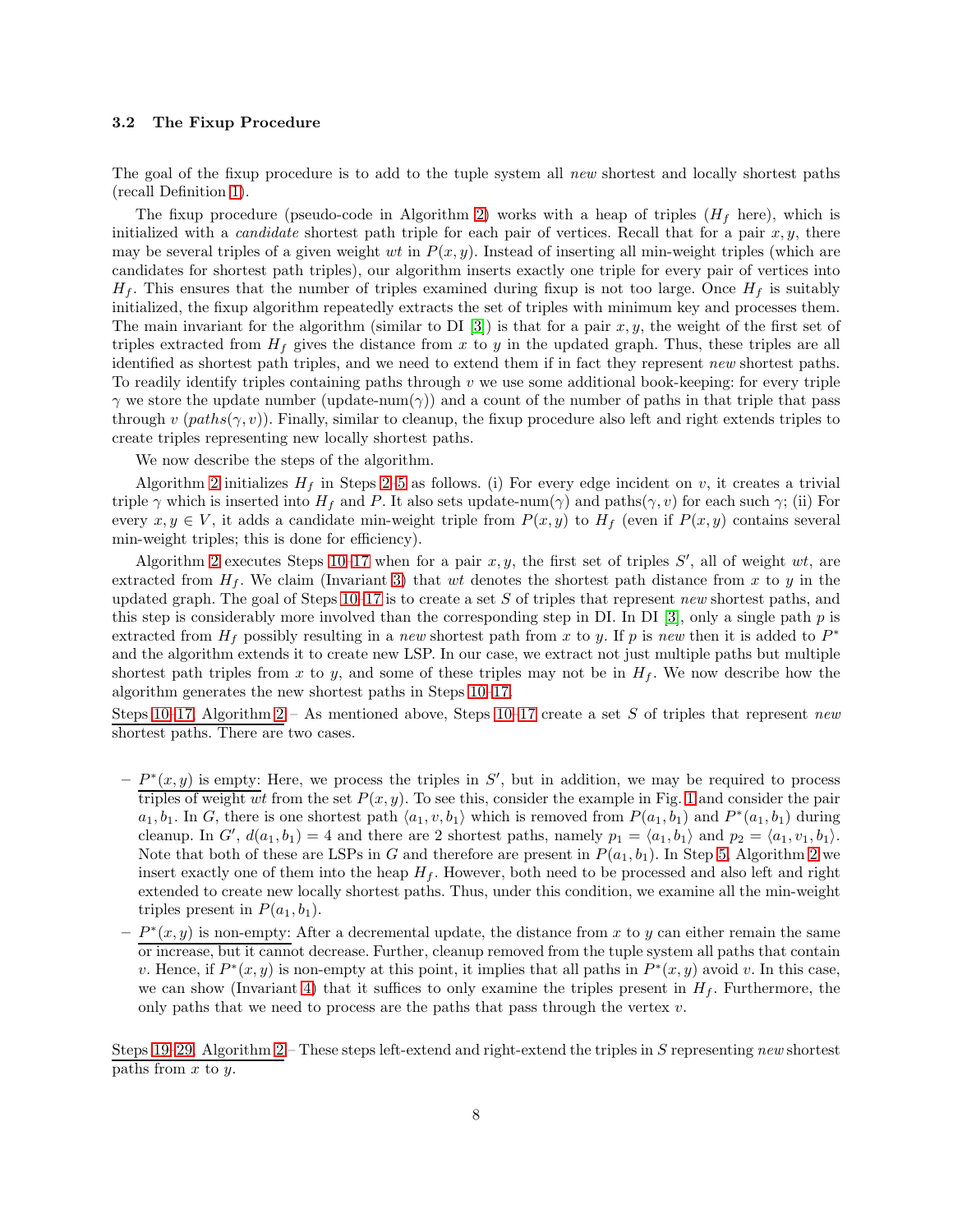<span id="page-8-0"></span>Algorithm 2 fixup $(v, w')$ 

<span id="page-8-15"></span><span id="page-8-14"></span><span id="page-8-13"></span><span id="page-8-12"></span><span id="page-8-11"></span><span id="page-8-9"></span><span id="page-8-4"></span><span id="page-8-3"></span><span id="page-8-2"></span><span id="page-8-1"></span>1:  $H_f \leftarrow \emptyset$ ; Marked-Tuples  $\leftarrow \emptyset$ 2: for each edge incident on v do<br>3: create a triple  $\gamma$ : set paths( $\gamma$ create a triple  $\gamma$ ; set paths $(\gamma, v) = 1$ ; set update-num $(\gamma)$ ; add  $\gamma$  to  $H_f$  and to  $P()$ 4: for each  $x, y \in V$  do 5: add a min-weight add a min-weight triple from  $P(x, y)$  to  $H_f$ 6: while  $H_f \neq \emptyset$  do<br>7: extract in S' al 7: extract in S' all triples with min-key  $[wt, x, y]$  from  $H_f$ ;  $S \leftarrow \emptyset$ <br>8: **if** S' is the first extracted set from  $H_f$  for x, y **then** 9: {Steps [10–](#page-8-3)[17:](#page-8-4) add new STs (or increase counts of existing STs) from x to y.}<br>10: **if**  $P^*(x, y)$  is empty **then** 10: if  $\overrightarrow{P}$ <br>11: for  $*(x, y)$  is empty then 11: **for** each  $\gamma' \in \hat{P}(x, y)$  with weight wt **do**<br>12: let  $\gamma' = ((xa', b'y), wt, count')$ 13: add  $\gamma'$  to  $P^*(x, y)$  and S; add x to  $L^*(a', y)$  and y to  $R^*(x, b')$ 14: else 15: **for** each  $\gamma' \in S'$  containing a path through v **do** 16: let  $\gamma' = ((xa', b'y), wt, count')$ <br>17: add  $\gamma'$  with paths( $\gamma', v$ ) in  $P^*(x, y)$  and S; add x to  $L^*(a', y)$  and y to  $R^*(x, b')$ 18: {Steps [19](#page-8-6)[–28:](#page-8-8) add new LSTs (or increase counts of existing LSTs) that extend SPs from x to y.} 19: for every b such that  $(x \times, by) \in S$  do 20: let  $fcount' = \sum_i ct_i$  such that  $((xa_i, by), wt, ct_i) \in S$ <br>21: **for** every x' in  $L^*(x, b)$  **do** 22: if  $(x'x, by) \notin \text{Market-Tuples}$  then 23:  $wt' \leftarrow wt + \mathbf{w}(x', x); \ \gamma' \leftarrow ((x'x, by), wt', fcount')$ 24: set update-num( $\gamma'$ ); paths( $\gamma', v$ )  $\leftarrow \sum_{\gamma = (x \times, by)}$  paths( $\gamma, v$ ); add  $\gamma'$  to H<sub>f</sub> 25: **if** a triple for  $(x'x, by)$  exists in  $P(x', y)$  then 26: add  $\gamma'$  with  $paths(\gamma', v)$  in  $P(x', y)$ ; add  $(x'x, by)$  to Marked-Tuples 27: else 28: add  $\gamma'$  to  $P(x', y)$ ; add x' to  $L(x, by)$  and y to  $R(x'x, b)$ 29: perform steps symmetric to Steps [19](#page-8-6) – [28](#page-8-8) for right extensions.

<span id="page-8-10"></span><span id="page-8-8"></span><span id="page-8-7"></span><span id="page-8-6"></span><span id="page-8-5"></span>Fixup maintains the following two invariants. The invariant below (Invariant [3\)](#page-8-5) shows that for any pair x, y, the weight of the first set of the triples extracted from  $H_f$  determines the shortest path distance from x to y. The proof of the invariant is similar to the proof of Invariant 3.1 in [\[3\]](#page-11-0).

**Invariant 3** If the set S' in Step [7](#page-8-9) of Algorithm [2](#page-8-0) is the first extracted set from  $H_f$  for x, y, then the weight of each triple in  $S'$  is the shortest path distance from  $x$  to  $y$  in the updated graph.

Proof. Assume for the sake of contradiction that the invariant is violated at some extraction. Thus, the first set of triples S' of weight  $\hat{wt}$  extracted for some pair  $(x, y)$  do not represent the set of shortest paths from x to y in the updated graph. Consider the earliest of these events and let  $\gamma = ((xa', b'y), wt, count)$ be a triple in the updated graph that represents a set of shortest paths from x to y with  $wt < wt$ . The triple  $\gamma$  cannot be present in  $H_f$ , else it would have been extracted before any triple of weight  $\hat{wt}$  from  $H_f$ . Moreover,  $\gamma$  cannot be in  $P(x, y)$  at the beginning of fixup otherwise  $\gamma$  (or some other triple of weight wt) would have been inserted into  $H_f$  during Step [5](#page-8-2) of Algorithm [2.](#page-8-0) Thus  $\gamma$  must be a new LST generated by the algorithm. Since all edges incident on v are added to  $H_f$  during Step [2](#page-8-0) of Algorithm 2 and  $\gamma$  is not present in  $H_f$ , implies that  $\gamma$  represents paths which have at least two or more edges. We now define left( $\gamma$ ) as the set of LSTs of the form  $((xa, c_i b), wt - \mathbf{w}(b, y), count_i)$  that represent all the LSPs in the left tuple  $(xa, b)$ ; similarly we define right( $\gamma$ ) as the set of LSTs of the form  $((ad_j, by), wt - \mathbf{w}(x, a), count_j)$  that represent all the LSPs in the right tuple  $(a, by)$ . Note that since  $\gamma$  is a shortest path tuple, all the paths represented by LSTs in left( $\gamma$ ) and right( $\gamma$ ) are also shortest paths. All of the paths in either left( $\gamma$ ) or in right( $\gamma$ ) are new shortest paths and therefore are not present in  $P^*$  at the beginning of fixup. Since edge weights are positive  $(wt - \mathbf{w}(b, y)) < wt < \hat{w}$  and  $(wt - \mathbf{w}(x, a)) < wt < \hat{w}$ . As we extract paths from  $H_f$  in increasing order of weight, and all extractions before the wrong extraction were correct, the triples in left( $\gamma$ ) and right( $\gamma$ ) should have been extracted from  $H_f$  and added to  $P^*$ . Thus, the triple corresponding to  $(xa, by)$  of weight wt should have been generated during left or right extension and inserted in  $H_f$ . Hence, some triple of weight wt must be extracted from  $H_f$  for the pair  $(x, y)$  before any triple of weight  $\hat{wt}$  is extracted from  $H_f$ . This contradicts our assumption that the invariant is violated. ⊓⊔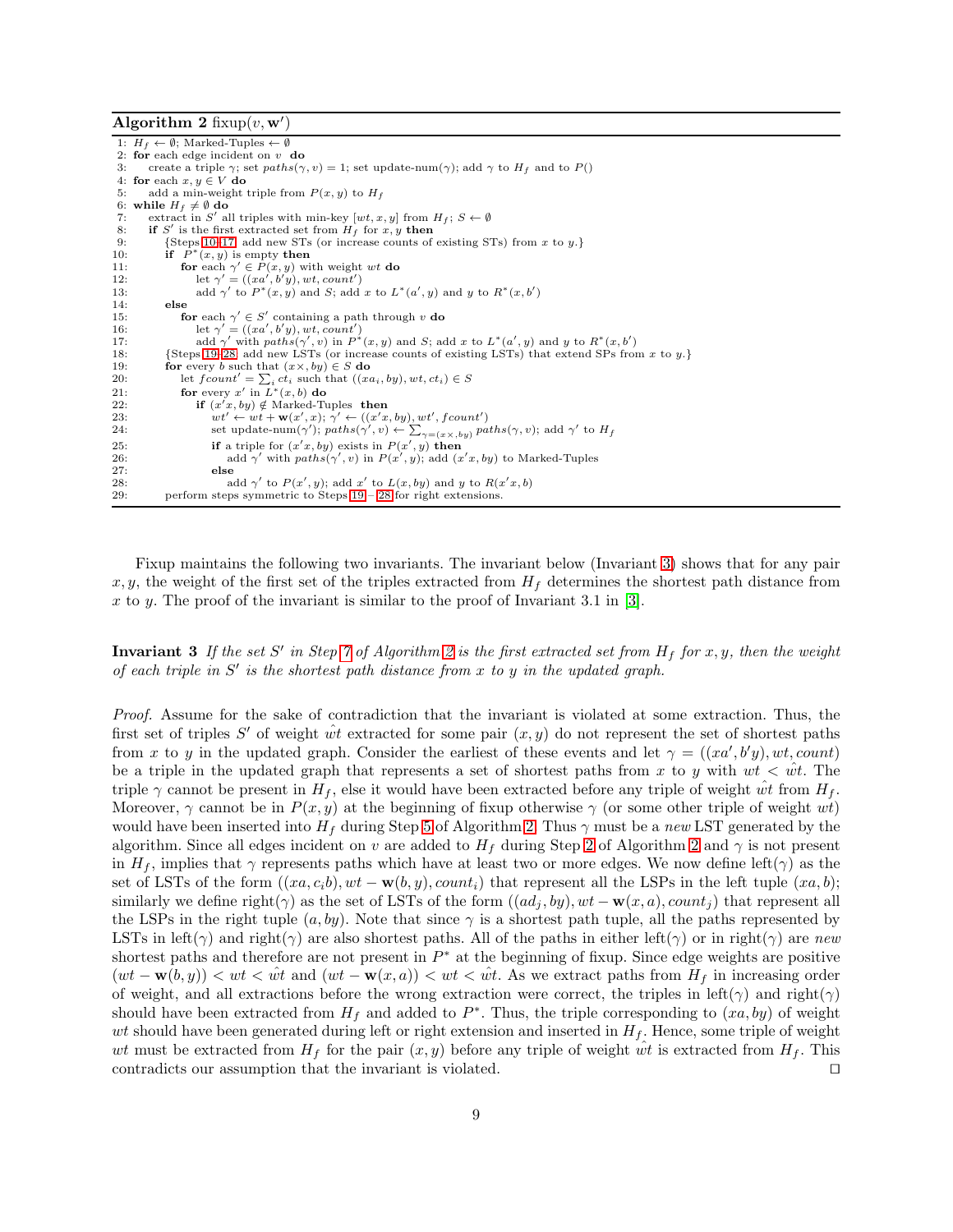<span id="page-9-0"></span>Using Invariant [4](#page-9-0) below we show that fixup indeed considers all of the new shortest paths for any pair x, y. Recall that all the new shortest paths for a pair need not be present in  $H_f$  and we may be required to consider min-weight triples present in  $P(\cdot)$  as well.

Invariant 4 The set S of triples constructed in Steps  $10-17$  of Algorithm [2](#page-8-0) represents all of the new shortest paths from x to y.

*Proof.* Any new SP from  $x$  to  $y$  is of the following three types:

- 1. a single edge containing the vertex v (such a path is added to  $P(x, y)$  and  $H_f$  in Step [2\)](#page-8-1)
- 2. a path generated via left/right extension of some shortest path (such a path is added to  $P(x, y)$  and  $H_f$ in Step [24](#page-8-10) and an analogous step in right-extend).
- 3. a path that was an LSP but not SP before the update and is an SP after the update.

In (1) and (2) above any new SP from x to y which is added to  $H_f$  is also added to  $P(x, y)$ . However, amongst the several triples representing paths of the form (3) listed above, only one candidate triple will be present in  $H_f$ . Thus we conclude that for a given x, y and when we extract from  $H_f$  triples of weight wt,  $P(x, y)$  contains a superset of the triples that are present in  $H_f$ . We now consider the two cases that the algorithm deals with.

- $-P^*(x, y)$  is empty when the first set of triples for  $x, y$  is extracted from  $H_f$ . In this case, we process all the min-weight triples in  $P(x, y)$ . By the above argument, we know that all new SPs from x to y are present in  $P(x, y)$ . Therefore it suffices to argue that all of them are new. Assume for the sake of contradiction, some path p represented by them is not new. By definition, p does not contain v and p was a SP before the update. Therefore, clearly p was in  $P^*(x, y)$  before the update. However, since cleanup only removes paths that contain  $v$ , the path  $p$  remains untouched during cleanup and hence continues to exist in  $P^*(x, y)$ . This contradicts the fact that  $P^*(x, y)$  is empty.
- $-P^*(x, y)$  is not empty when the first set of triples for x, y is extracted from  $H_f$ . Let the weight of triples in  $P^*(x, y)$  be wt. This implies that the shortest path distance from x to y before and after the update is wt. Recall that we are dealing with decremental updates. We first argue that it suffices to consider triples in  $H_f$ . This is observed from the fact that any new SP of the form (1) and (2) listed above is present in  $H_f$ . Furthermore, note that any path of form (3) above has a weight strictly larger than wt since it was an LSP and not SP before the update. Thus in the presence of paths of weight  $wt$ , none of the paths of form  $(3)$  are candidates for shortest paths from x to y. This justifies considering triples only in  $H_f$ .

Finally, we note that for any triple considered, our algorithm only processes paths through  $v$ . This again follows from the fact that only paths through  $v$  were removed by cleanup and possibly need to be restored if the distance via them remains unchanged after the update.

⊓⊔

<span id="page-9-1"></span>The following lemma establishes the correctness of fixup.

**Lemma 5.** After execution of Algorithm [2,](#page-8-0) for any  $(x, y) \in V$ , the counts of the triples in  $P(x, y)$  and  $P^*(x, y)$  represent the counts of LSPs and SPs from x to y in the updated graph. Moreover, the sets  $L, L^*, R, R^*$  are correctly maintained.

Proof. We prove the lemma statement by showing the invariants are maintained by the while loop in Step [6](#page-8-11) of Algorithm [2.](#page-8-0)

Loop Invariant: At the start of each iteration of the while loop in Step [6](#page-8-11) of Algorithm [2](#page-8-0) let the min-key triple to be extracted and processed from  $H_f$  have key = [wt, x, y]. We claim the following about the tuple system and  $H_f$ .

 $\mathcal{I}_1$  For any  $a, b \in V$ , if G' contains  $c_{ab}$  number of LSPs of weight wt of the form  $(xa, by)$ . Further, a triple  $\gamma = ((xa, by), wt, c_{ab})$  is present in  $P(x, y)$  (note that  $H_f$  can also contain other triples from x to y with weight  $wt$ ).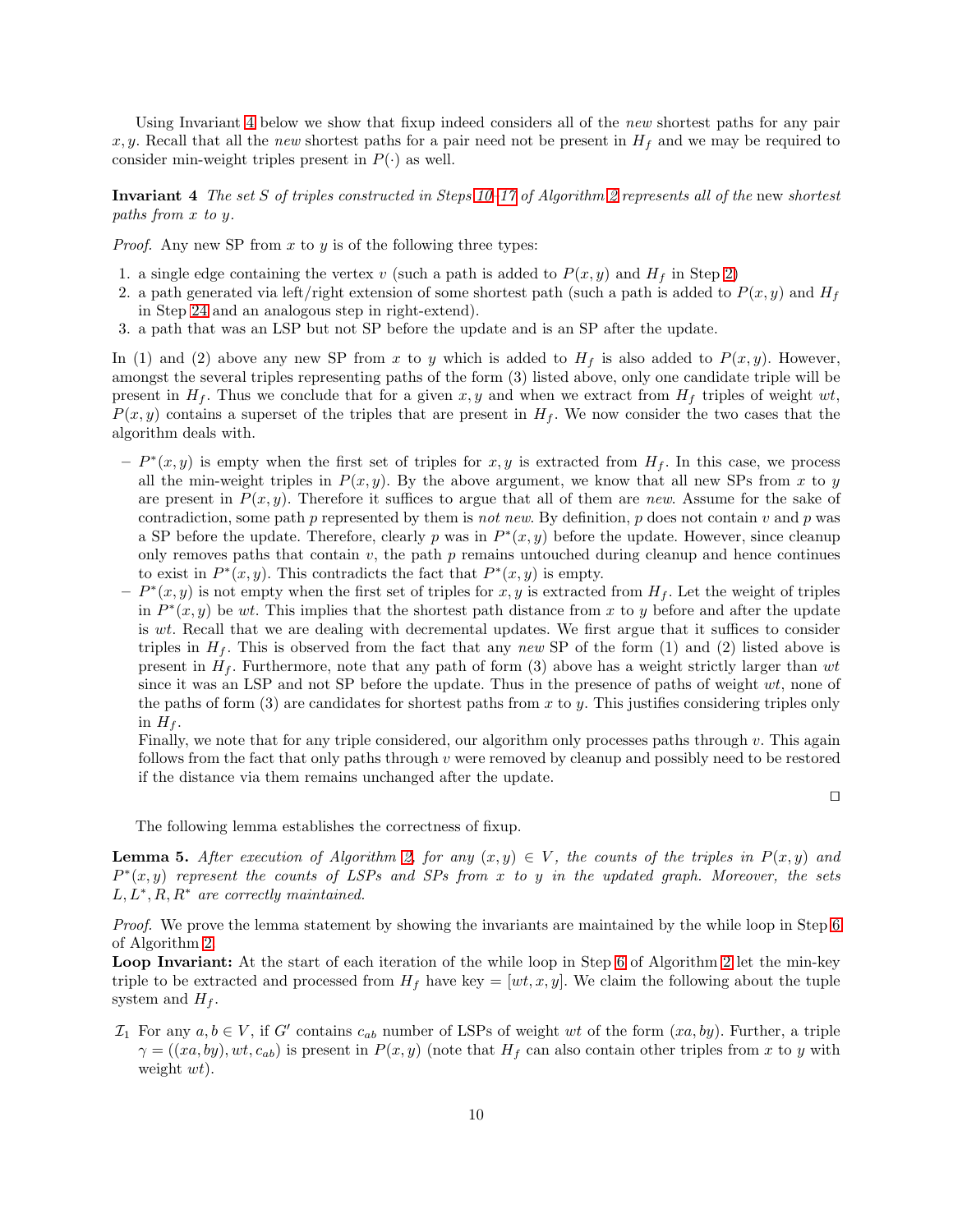- $\mathcal{I}_2$  Let  $[\hat{wt}, \hat{x}, \hat{y}]$  be the last key extracted from  $H_f$  and processed before  $[wt, x, y]$ . For any key  $[wt_1, x_1, y_1] \leq$  $[\hat{wt}, \hat{x}, \hat{y}]$ , let G' contain  $c > 0$  number of SPs of weight  $wt_1$  of the form  $(x_1a_1, b_1y_1)$ . Further, let  $c_{new}$ (resp.  $c_{old}$ ) denote the number of such SPs that are new (resp. not new). Here  $c_{new} + c_{old} = c$ . Then,
	- (a) the triple for  $(x_1a_1, b_1y_1)$  with weight  $wt_1$  in  $P^*(x_1, y_1)$  represents c SPs.
	- (b)  $x_1 \in L(a_1, b_1y_1), x_1 \in L^*(a_1, y_1), \text{ and } y_1 \in R(x_1a_1, b_1), y_1 \in R^*(x_1, b_1).$  Further,  $(x_1a_1, b_1y_1) \in L^*(a_1, b_1y_1)$ Marked-Tuples iff  $c_{old} > 0$ .
	- (c) If  $c_{new} > 0$ , for every  $x' \in L(x_1, b_1y_1)$ , a triple corresponding to  $(x'x_1, b_1y_1)$  with weight  $wt' = wt_1 + \mathbf{w}(x'x_1)$ and the appropriate count is in  $P(x_1, y_1)$  and in  $H_f$  if  $[wt', x', y_1] \geq [wt, x, y]$ . A similar claim can be stated for every  $y' \in R(x_1a_1, y_1)$ .
- $\mathcal{I}_3$  For any key  $[wt_2, x_2, y_2] \geq [wt, x, y]$ , let G' contain  $c > 0$  number of LSPs of weight  $wt_2$  of the form  $(x_2a_2, b_2y_2)$ . Further, let  $c_{new}$  (resp.  $c_{old}$ ) denote the number of such SPs that are new (resp. not new). Here  $c_{new} + c_{old} = c$ . Then the tuple  $(x_2a_2, b_2y_2) \in \text{Marked-Tuples}, \text{iff } c_{old} > 0 \text{ and } c_{new} \text{ paths have been}$ added to  $H_f$  by some earlier iteration of the while loop.

The proof that these invariants hold at initialization and termination and are maintained at every iteration of the while loop is similar to the proof of Lemma [3.](#page-6-0) ⊓⊔

**3.2.1 Complexity of Fixup.** As in DI, we observe that shortest paths and LSPs are removed only in cleanup and are added only in fixup. In a call to fixup, accessing a triple takes  $O(\log n)$  time since it is accessed on a constant number of data structures. So, it suffices to bound the number of triples accessed in a call to fixup, and then multiply that bound by  $O(\log n)$ .

We will establish an amortized bound. The total number of LSTs at any time, including the end of the update sequence, is  $O(m^*\cdot \nu^*)$  (by Lemma [1\)](#page-4-2). Hence, if fixup accessed only new triples outside of the  $O(n^2)$ triples added initially to  $H_f$ , the amortized cost of fixup (for a sufficiently long update sequence) would be  $O(\nu^{*2} \cdot \log n)$ , the cost of a cleanup. This is in fact the analysis in DI, where fixup satisfies this property. However, in our algorithm fixup accesses several triples that are already in the tuple system: In Steps [11–](#page-8-12)[13](#page-8-13) we examine triples already in  $P$ , in Steps [15–](#page-8-14)[17](#page-8-4) we could increment the count of an existing triple in  $P^*$ , and in Steps [19](#page-8-6)[–28](#page-8-8) we increment the count of an existing triple in P. We bound the costs of these steps in Lemma [6](#page-10-0) below by classifying each triple  $\gamma$  as one of the following disjoint types:

- **Type-0 (contains-v):**  $\gamma$  represents at least one path containing vertex v.
- **Type-1** (new-LST):  $\gamma$  was not an LST before the update but is an LST after the update, and no path in  $\gamma$  contains v.
- Type-2 (new-ST-old-LST):  $\gamma$  is an ST after the update, and  $\gamma$  was an LST but not an ST before the update, and no path in  $\gamma$  contains v.
- **Type-3 (new-ST-old-ST):**  $\gamma$  was an ST before the update and continues to be an ST after the update, and no path in  $\gamma$  contains v.
- **Type-4 (new-LST-old-LST):**  $\gamma$  was an LST before the update and continues to be an LST after the update, and no path in  $\gamma$  contains v.

<span id="page-10-0"></span>The following lemma establishes an amortized bound for fixup which is the same as the worst case bound for cleanup.

# **Lemma 6.** The fixup procedure takes time  $O(\nu^{*2} \cdot \log n)$  amortized over a sequence of  $\Omega(m^*/\nu^*)$  decrementalonly updates.

*Proof.* We bound the number of triples examined; the time taken is  $O(\log n)$  times the number of triples examined due to the data structure operations performed on a triple. The initialization in Steps [1](#page-8-15)[–5](#page-8-2) takes  $O(n^2)$  time. We now consider the triples examined after Step [5.](#page-8-2) The number of Type-0 triples is  $O(\nu^{*2})$ by Lemma [2.](#page-4-1) The number of Type-1 triples is addressed by amortizing over the entire update sequence as described in the paragraph below. For Type-2 triples we observe that since updates only increase the weights on edges, a shortest path never reverts to being an LSP. Further, each such Type-2 triple is examined only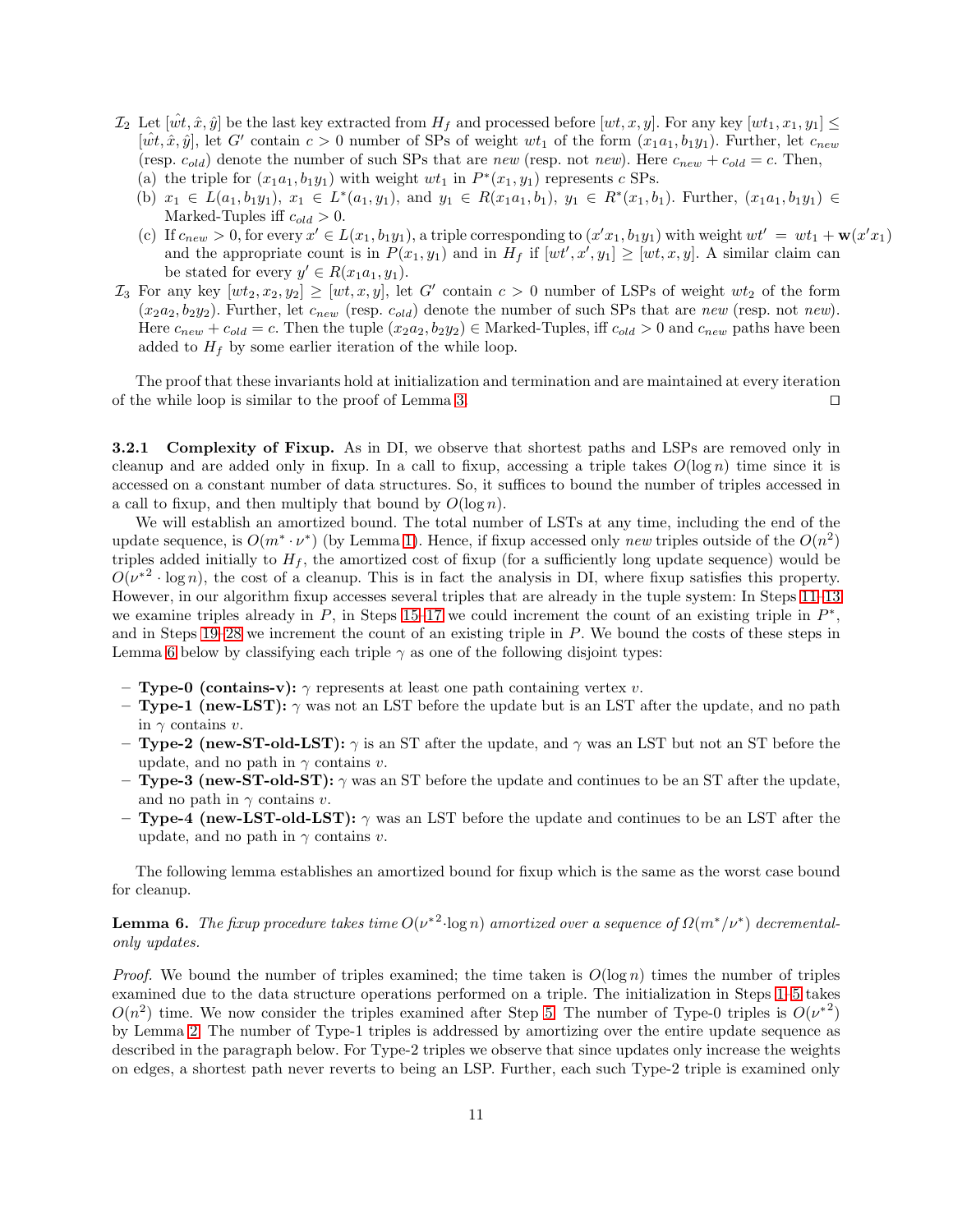a constant number of times (in Steps [10](#page-8-3)[–13\)](#page-8-13). Hence we charge each access to a Type-2 triple to the step in which it was created as a Type-1 triple. For Type-3 and Type-4, we note that for any  $x, y$  we add exactly one candidate min-weight triple from  $P(x, y)$  to  $H_f$ , hence initially there are at most  $n^2$  such triples in  $H_f$ . Moreover, we never process an old LST which is not an ST so no additional Type-4 triples are examined during fixup. Finally, triples in  $P^*$  that are not placed initially in  $H_f$  are not examined in any step of fixup, so no additional Type-3 triples are examined. Thus the number of triples examined by a call to fixup is  $O(\nu^{*2})$  plus  $O(X)$ , where X is the number of new triples fixup adds to the tuple system. (This includes an  $O(1)$  credit placed on each new LST for a possible later conversion to an ST.)

Let  $\sigma$  be the number of updates in the update sequence. Since triples are removed only in cleanup, at most  $O(\sigma \cdot \nu^{*2})$  triples are removed by the cleanups. There can be at most  $O(m^* \cdot \nu^*)$  triples remaining at the end of the sequence (by Lemma 1), hence the total number of new triples added by all fixups in the update sequence is  $O(\sigma \cdot \nu^{*2} + m^* \cdot \nu^*)$ . When  $\sigma > m^*/\nu^*$ , the first term dominates, and this gives an average of  $O(\nu^{*2})$  triples added per fixup, and the desired amortized time bound for fixup. □

#### 3.3 Complexity of the Decremental Algorithm.

Lemma [6](#page-10-0) establishes that the amortized cost per update of fixup is  $O(\nu^{*2} \cdot \log n)$  when the decremental update sequence is of length  $\Omega(m^*/\nu^*)$ . Lemma [4](#page-6-1) shows that the worst case cost per update of cleanup is  $O(\nu^{*2} \cdot \log n)$ . Since an update operation consists of a call to cleanup followed by a call to fixup, this establishes Theorem [1.](#page-1-1)

## 4 Discussion

We have presented an efficient decremental algorithm to maintain all-pairs all shortest paths (APASP). The space used by our algorithm is  $O(m^* \cdot \nu^*)$ , the worst case number of triples in our tuple system. By using this decremental APASP algorithm in place of the incremental APASP algorithm used in [\[10\]](#page-11-8), we obtain a decremental algorithm with the same bound for maintaining BC scores.

Very recently, two of the authors have obtained a fully dynamic APASP algorithm [\[12\]](#page-12-3) that combines elements in the fully dynamic APSP algorithms in [\[3\]](#page-11-0) and [\[14\]](#page-12-0), while building on the results in the current paper. When specialized to unique shortest paths (i.e., APSP), this algorithm is about as simple as the one in [\[3\]](#page-11-0) and matches its amortized bound.

# References

- <span id="page-11-7"></span><span id="page-11-3"></span>1. U. Brandes. A faster algorithm for betweenness centrality. Journal of Mathematical Sociology, 25(2):163–177, 2001.
- 2. T. Coffman, S. Greenblatt, and S. Marcus. Graph-based technologies for intelligence analysis. Commun. ACM, 47(3):45–47, 2004.
- <span id="page-11-1"></span><span id="page-11-0"></span>3. C. Demetrescu and G. F. Italiano. A new approach to dynamic all pairs shortest paths. J. ACM, 51(6):968–992, 2004.
- <span id="page-11-5"></span>4. L. C. Freeman. A set of measures of centrality based on betweenness. Sociometry, 40(1):35–41, 1977.
- 5. O. Green, R. McColl, and D. A. Bader. A fast algorithm for streaming betweenness centrality. In Proc. of 4th PASSAT, pages 11–20, 2012.
- <span id="page-11-9"></span>6. D. R. Karger, D. Koller, and S. J. Phillips. Finding the hidden path: Time bounds for all-pairs shortest paths. SIAM J. Comput., 22(6):1199–1217, 1993.
- <span id="page-11-2"></span>7. N. Kourtellis, T. Alahakoon, R. Simha, A. Iamnitchi, and R. Tripathi. Identifying high betweenness centrality nodes in large social networks. Social Network Analysis and Mining, pages 1–16, 2012.
- <span id="page-11-6"></span><span id="page-11-4"></span>8. V. Krebs. Mapping networks of terrorist cells. CONNECTIONS, 24(3):43–52, 2002.
- 9. M.-J. Lee, J. Lee, J. Y. Park, R. H. Choi, and C.-W. Chung. Qube: a quick algorithm for updating betweenness centrality. In Proc. of 21st WWW, pages 351–360, 2012.
- <span id="page-11-8"></span>10. M. Nasre, M. Pontecorvi, and V. Ramachandran. Betweenness centrality – Incremental and faster. In Proc. of 39th MFCS, pages 577–588, 2014.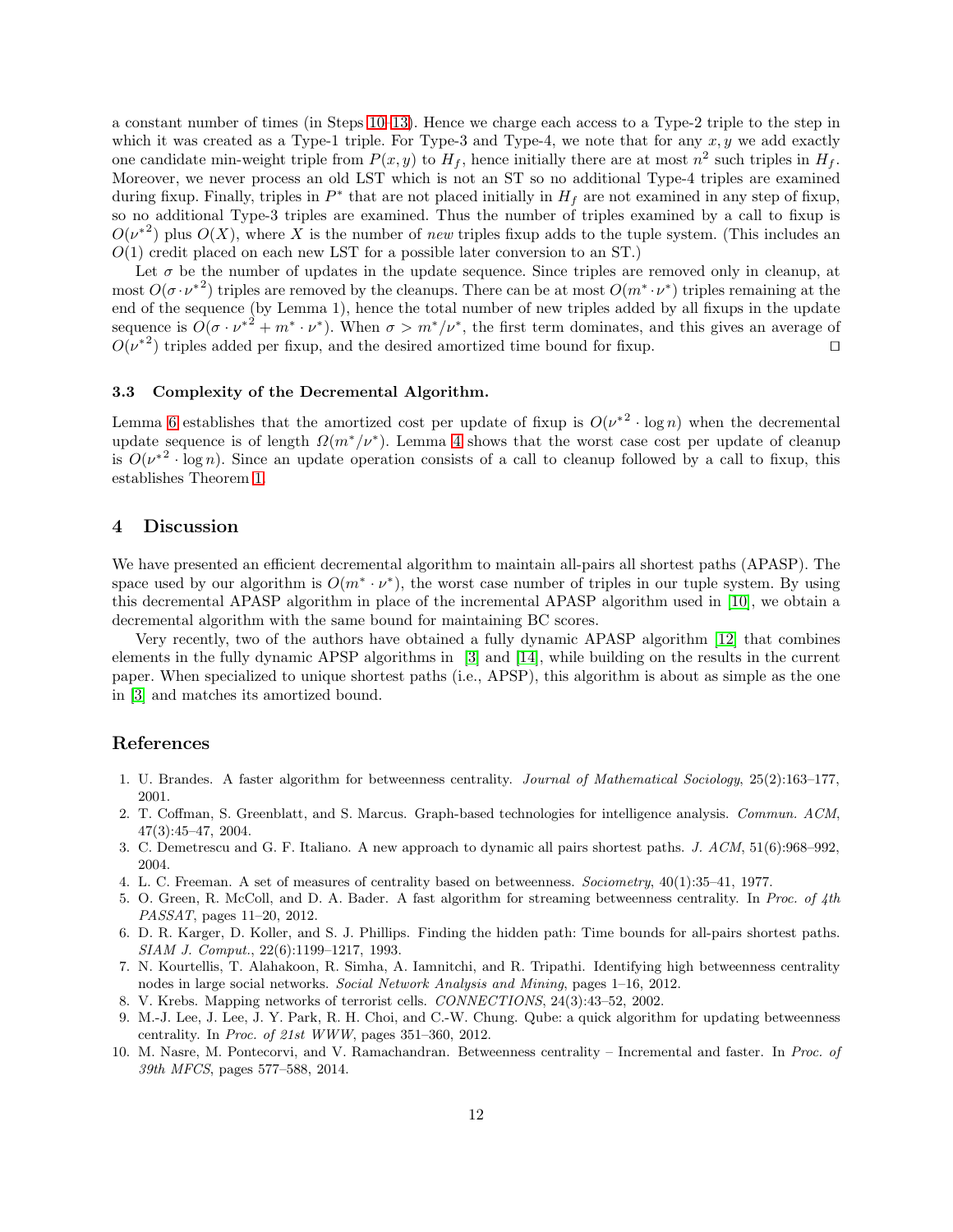- <span id="page-12-1"></span>11. J. W. Pinney, G. A. McConkey, and D. R. Westhead. Decomposition of biological networks using betweenness centrality. In Proc. of RECOMB, 2005.
- <span id="page-12-3"></span>12. M. Pontecorvi and V. Ramachandran. Fully dynamic all pairs all shortest paths and betweenness centrality. Manuscript, 2014.
- <span id="page-12-2"></span>13. R. R. Singh, K. Goel, S. Iyengar, and Sukrit. A faster algorithm to update betweenness centrality after node alteration. In Proc. of 10th WAW, pages 170–184, 2013.
- <span id="page-12-0"></span>14. M. Thorup. Fully-dynamic all-pairs shortest paths: Faster and allowing negative cycles. In Proc. of 9th SWAT, pages 384–396, 2004.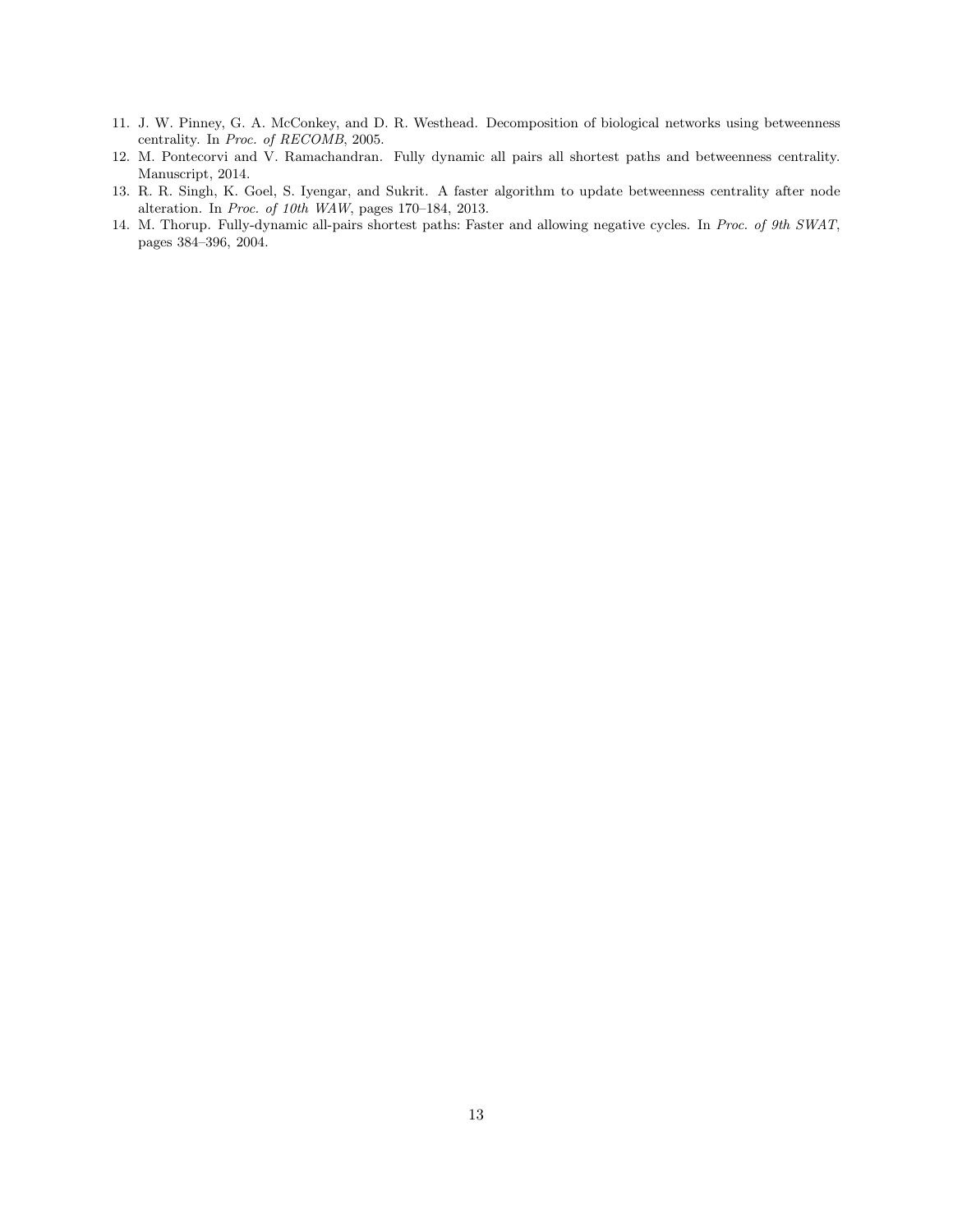# <span id="page-13-0"></span>A Details from Section [3.1](#page-5-10)

#### A.1 Accumulation

**Need for accumulation.** In Step [5](#page-5-3) of Algorithm [1,](#page-5-0) we consider every b such that  $(x \times, by)$  belongs to S. We also assume that we have the accumulated count of such triples available in Step [6.](#page-5-11) An efficient method to accumulate these counts is given below. We use this accumulated count to generate a longer LST for each  $x' \in L(x, by)$  (Step [8\)](#page-5-12). (For the moment, ignore the check of a tuple being present in Marked-Tuples.) Consider our example in Fig. [1](#page-2-0) where after the decremental update on  $v$ , we intend to remove from the tuple system the following two paths passing through v namely (i)  $p_1 = \langle x'x, a_1, v, b, y \rangle$  and (ii)  $p_2 = \langle x', x, a_2, v, b, y \rangle$ . Note that both these paths represented by triples of the form  $(x'x, by)$ . We further remark that  $p_1$  can be generated by left extending the triple  $((xa_1, by), 4, 1)$  whereas  $p_2$  can be generated by left extending the triple  $((xa_2, by), 4, 1)$ . However, instead of left-extending each triple individually, our algorithm accumulates the count to obtain 2 paths represented by the r-tuple  $(x, by)$  and then generates the triple  $((x'x, by), 5, 1)$ . We note that such an implementation is correct because any valid left extension of triples of the form  $(xa_1, by)$  is also a valid left extension of triples of the form  $(xa_2, by)$  when the triples have the same weight. Furthermore, it is efficient since it generates the triple of the form  $(x', by)$  at most once. This is the precise reason for defining the set L for an r-tuple  $(x, by)$  instead of defining it for the tuple  $(xa_1, by)$ .

Accumulation technique. An efficient implementation of getting accumulated counts can be achieved in several ways. For the sake of concreteness, we sketch an implementation by maintaining two arrays A and B of size n each and two linked lists  $L_a$  and  $L_b$ . Assume that the arrays are initialized to zero and the linked lists are empty just before any triple with key  $[wt, x, y]$  is extracted from the heap. When a triple  $\gamma = ((xa_i, b_jy), wt, count_{ij})$  is extracted from  $H_c$ , we add count<sub>ij</sub> to  $A[a_i]$  and  $B[b_j]$ . The lists  $L_a$  and  $L_b$ maintain pointers to non-zero locations in the arrays  $A$  and  $B$  respectively. Thus, when all triples of weight wt corresponding to tuples of the form  $(x \times, \times y)$  are extracted from  $H_c$ , the value in  $A[a_i]$  denotes the number of locally shortest paths of the form  $(xa_i, \times y)$  to be updated. Similarly, the value in  $B[b_j]$  denotes number of locally shortest paths of the form  $(x \times, b_j y)$  to be updated. Using the lists  $L_a$  and  $L_b$ , we can efficiently access the accumulated counts as well as reinitialize (to zero) all the non-zero values in the two arrays A and B.

#### <span id="page-13-1"></span>A.2 Need for Marked-Tuples

Consider the example in Fig. [1](#page-2-0) and assume that we have deleted the two paths of the form  $(x'x, by)$  which pass through v. Furthermore, assume that we have generated them via left extending the two triples of the form  $(xa_1, by)$  and  $(xa_2, by)$ . Now note that since path  $\langle x', x, a_2, v_2, b, y \rangle$  continues to exist in the tuple system,  $x' \in L(x, by)$  and  $y \in R(x'x, b)$ . Thus, when we consider the triples of the form  $(x'x, b)$  for right extension, it is possible to generate the same paths again. To avoid such a double generation we use the dictionary Marked-Tuples. In Step [7](#page-5-6) of Algorithm [1,](#page-5-0) just before we create a left extension of a set of triples of the form  $(x \times, by)$  using the vertex  $x' \in L(x, by)$ , we check whether  $(x'x, by)$  is present in Marked-Tuples. Recall that, Marked-Tuples is empty when the cleanup begins. When a triple for  $(x'x, by)$  is generated for the first time (either by a left extension or right extension), and there are additional locally shortest paths in G of the form  $(x'x, by)$  which do not pass through v, we insert a tuple  $(x'x, by)$  in Marked-Tuples (Step [11,](#page-5-7) Algorithm [1\)](#page-5-0). Thus the data structure Marked-Tuples and the checks in Step [7](#page-5-6) of Algorithm [1](#page-5-0) ensure that the paths are generated exactly once either as a left extension or as a right extension but not by both. Note that such a marking is not required when there are no additional paths in  $G$  which do not pass through  $v$ . In that case, we immediately delete x' from  $L(x, by)$  and y from  $R(x',b)$  (Step [13,](#page-5-13) Algorithm [1\)](#page-5-0) ensuring that a triple for  $(x', by)$  gets generated exactly once. This is the only case that can occur in DI [\[3\]](#page-11-0) due to the assumption of unique shortest paths, and therefore this book-keeping with Marked-Tuples is not required in [\[3\]](#page-11-0).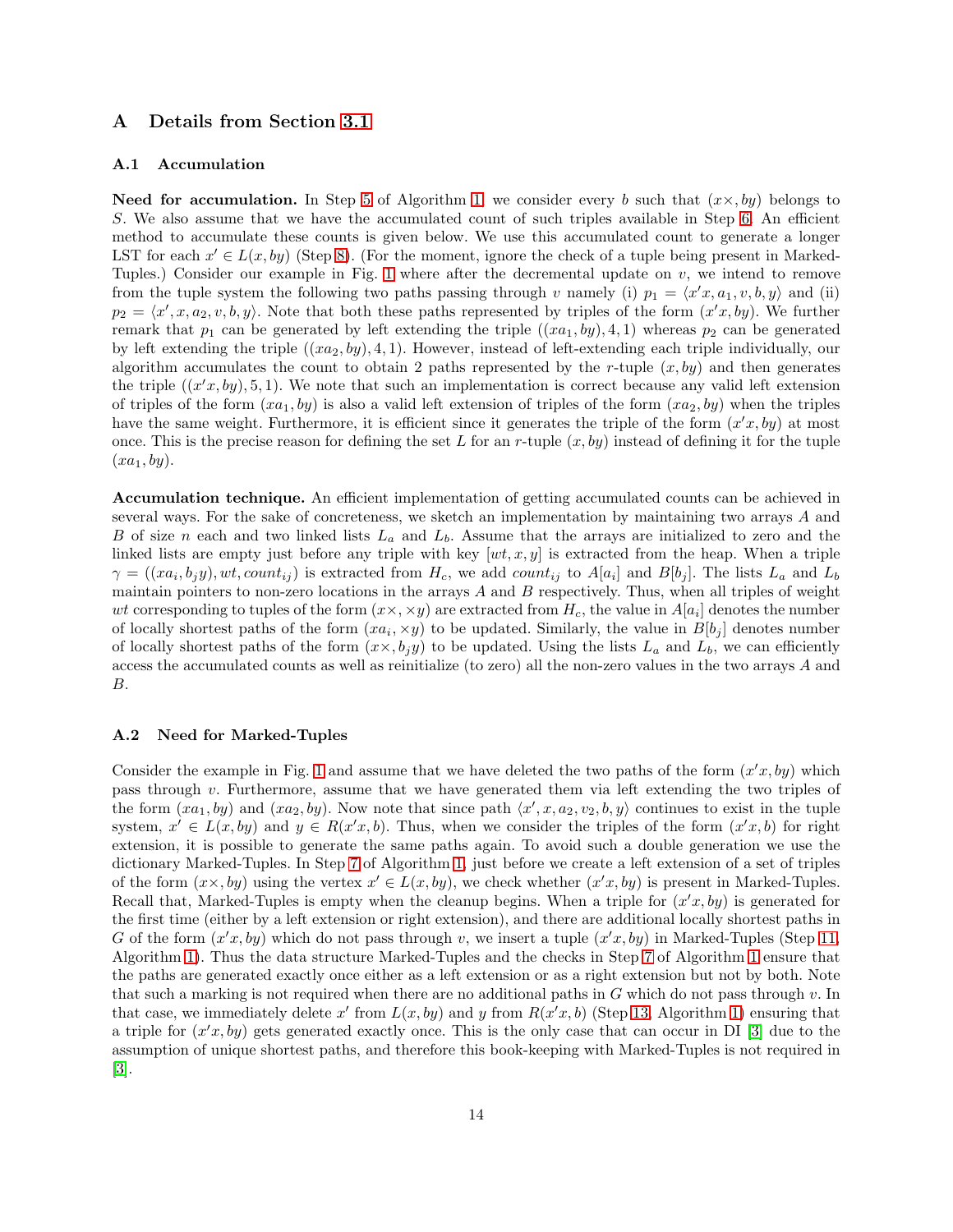#### <span id="page-14-0"></span>A.3 Analysis of Cleanup

**Lemma [3](#page-6-0)** After Algorithm [1](#page-5-0) is executed, the counts of triples in  $P(P^*)$  represent counts of LSPs (SPs) in G that do not pass through v. Moreover, the sets  $L, L^*, R, R^*$  are correctly maintained.

Proof. To prove the lemma statement we show that the while loop in Step [3](#page-5-8) of Algorithm [1](#page-5-0) maintains the following invariants.

Loop Invariant: At the start of each iteration of the while loop in Step [3](#page-5-8) of Algorithm [1,](#page-5-0) assume that the min-key triple to be extracted and processed from  $H_c$  has key  $[wt, x, y]$ . Then the following properties hold about the tuple system and  $H_c$ . We assert the invariants about the sets  $P$ ,  $L$ , and  $R$ . Similar arguments can be used to establish the correctness of the sets  $P^*$ ,  $L^*$ , and  $R^*$ .

- $\mathcal{I}_1$  For any  $a, b \in V$ , if G contains  $c_{ab}$  number of locally shortest paths of weight wt of the form  $(xa, by)$ passing through v, then  $H_c$  contains a triple  $\gamma = ((xa, by), wt, c_{ab})$ . Further,  $c_{ab}$  has been decremented from the initial count in the triple for  $(xa, by)$  in  $P(x, y)$ .
- $\mathcal{I}_2$  Let  $[\hat{wt}, \hat{x}, \hat{y}]$  be the key extracted from  $H_c$  and processed in the previous iteration. For any key  $[wt_1, x_1, y_1] \leq$  $[wt, \hat{x}, \hat{y}]$ , let G contain  $c > 0$  number of LSPs of weight  $wt_1$  of the form  $(x_1a_1, b_1y_1)$ . Further, let  $c_v$  (resp.  $(c_{\bar{v}})$  denote the number of such LSPs that pass through v (resp. do not pass through v). Here  $c_v + c_{\bar{v}} = c$ . Then,
	- (a) if  $c > c_v$  there is a triple in  $P(x_1, y_1)$  of the form  $(x_1a_1, b_1y_1)$  and weight wt<sub>1</sub> representing  $c c_v$ LSPs. If  $c = c_v$  there is no such triple in  $P(x_1, y_1)$ .
	- (b)  $x_1 \in L(a_1, b_1y_1), y_1 \in R(x_1a_1, b_1),$  and  $(x_1a_1, b_1y_1) \in \text{Marked-Tuples iff } c_{\bar{v}} > 0.$
	- (c) For every  $x' \in L(x_1, b_1y_1)$ , a triple corresponding to  $(x'x_1, b_1y_1)$  with weight  $wt' = wt_1 + \mathbf{w}(x', x_1)$ and the appropriate count is in  $H_c$  if  $[wt', x', y_1] \geq [wt, x, y]$ . A similar claim can be stated for every  $y' \in R(x_1a_1, y_1).$
- $\mathcal{I}_3$  For any key  $[wt_2, x_2, y_2] \geq [wt, x, y]$ , let G contain  $c > 0$  LSPs of weight  $wt_2$  of the form  $(x_2a_2, b_2y_2)$ . Further, let  $c_v$  (resp.  $c_{\bar{v}}$ ) denote the number of such LSPs that pass through v (resp. do not pass through v). Here  $c_v + c_{\bar{v}} = c$ . Then the tuple  $(x_2a_2, b_2y_2) \in \text{Marked-Tuples}$ , iff  $c_{\bar{v}} > 0$  and a triple for  $(x_2a_2, b_2y_2)$ representing  $c_v$  LSPs is present in  $H_c$ .

Initialization: We show that the invariants hold at the start of the first iteration of the while loop in Step [3](#page-5-8) of Algorithm [1.](#page-5-0) The min-key triple in  $H_c$  has key [0, v, v]. Invariant  $\mathcal{I}_1$  holds since we inserted into  $H_c$  the trivial triple of weight 0 corresponding to the vertex  $v$  and that is the only triple of such key. Moreover, since we do not represent trivial paths containing the single vertex, no counts need to be decremented. Since we assume positive edge weights, there are no LSPs in G of weight less than zero. Thus, invariants  $\mathcal{I}_2(a)$ ,  $\mathcal{I}_2(b)$ , and  $\mathcal{I}_2(c)$  hold trivially. Invariant  $\mathcal{I}_3$  holds since  $H_c$  does not contain any triple of weight  $>0$  and we initialized Marked-Tuples to empty.

**Maintenance:** Assume that the invariants are true at the beginning of the  $1 \leq i \leq k$ -th iteration of the while loop. We now prove that the claims are true at the beginning of the  $(k+1)$ -th iteration. Let the min-key triple at the beginning of the k-th iteration be  $[wt_k, x_k, y_k]$ . By invariant  $\mathcal{I}_1$ , we know that for any  $a_i, b_j$ , if there exists LSPs in G of the form  $(x_k a_i, b_j y_k)$  of weight  $wt_k$ , they have been inserted into  $H_c$  and further their counts have been decremented from appropriate triples in  $P(x_k, y_k)$ . Now consider the set of triples with key  $[wt_k, x_k, y_k]$  which we extract in the set S (Step [4,](#page-5-2) Algorithm [1\)](#page-5-0). We consider left-extensions of triples in S; symmetric arguments apply for right-extensions. Consider for a particular b, the set of triples  $S_b \subseteq S$  and let  $fcount'$  denote the sum of the counts of the paths represented by triples in  $S_b$ . Let  $x' \in L(x_k, by_k)$ ; our goal is to generate the paths  $(x'x_k, by_k)$  with count = fcount' and weight  $wt' = wt_k + \mathbf{w}(x', x_k)$ . However, we generate such paths only if they have not been generated by a right-extension of another set of paths. We note that the paths of the form  $(x'x_k, by_k)$  can be generated by right extending the set of triples of the form  $(x'x_k, \times b)$ . Without loss of generality assume that the triples of the form  $(x'x_k, \times b)$  have a key which is greater than the key  $[wt_k, x_k, y_k]$  and they are not in  $H_c$ . Thus, at the beginning of the k-th iteration, by invariant  $\mathcal{I}_3$ , we know that  $(x'x_k, by_k) \notin \text{Market-Tuples. Steps } 8-9$ , Algorithm [1](#page-5-0) create a triple of the